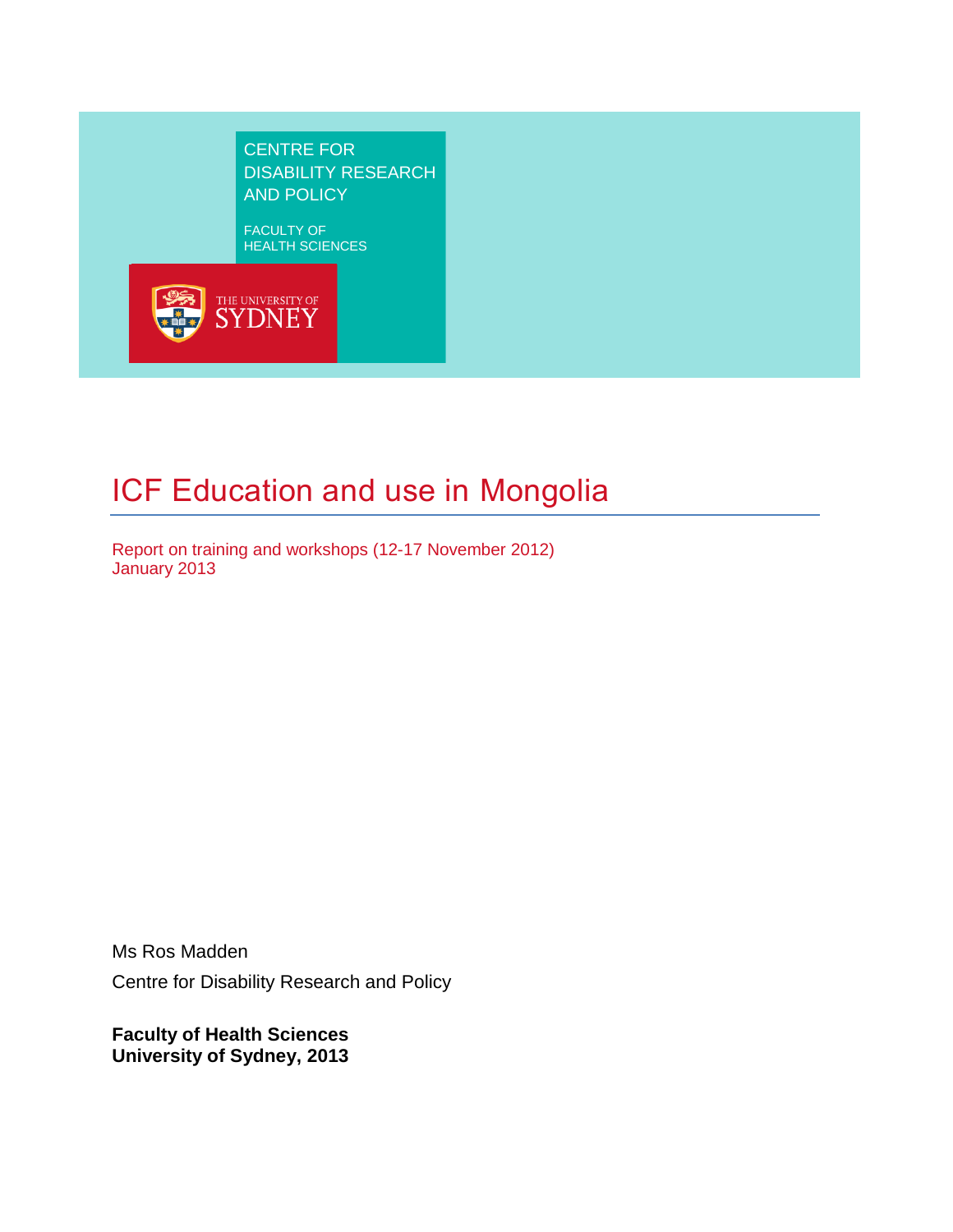# ICF Education and use in Mongolia

Report on training and workshops (12-17 November 2012) January 2013

Faculty of Health Sciences, University of Sydney, November 2012

Contact details

Professor Gwynnyth Llewellyn Faculty of Health Sciences, University of Sydney PO Box 170 Lidcombe NSW 1825 Australia

T +61 2 93519985 F +61 2 93519468 M +61 411489107 E gwynnyth.llewellyn@sydney.edu.au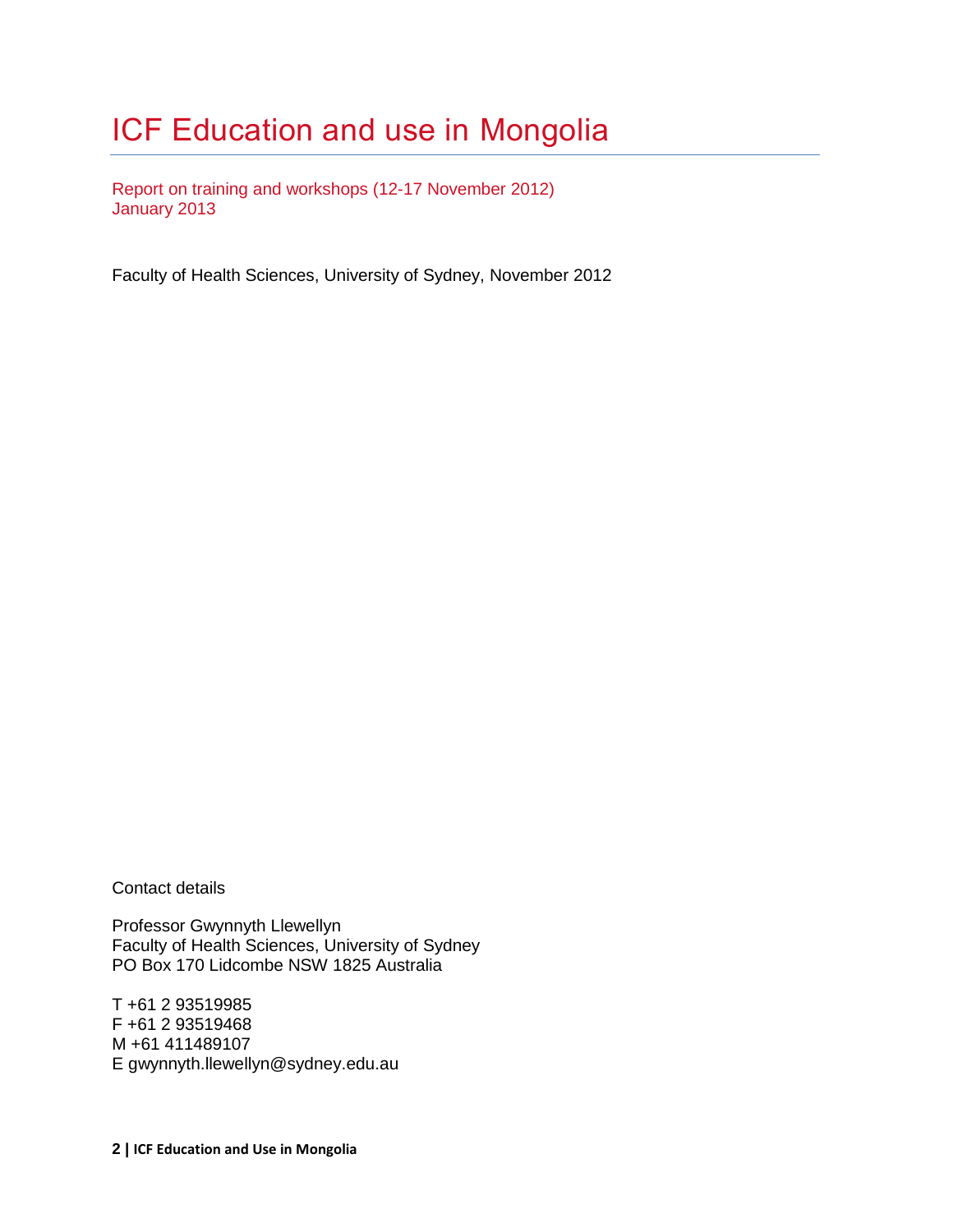## **TABLE OF CONTENTS**

| <u> 1989 - Johann Harry Harry Harry Harry Harry Harry Harry Harry Harry Harry Harry Harry Harry Harry Harry Harry</u> |    |
|-----------------------------------------------------------------------------------------------------------------------|----|
|                                                                                                                       |    |
|                                                                                                                       |    |
|                                                                                                                       |    |
|                                                                                                                       |    |
|                                                                                                                       |    |
| PART 1: INTRODUCTION AND OVERVIEW OF ACTIVITIES 12-17                                                                 |    |
|                                                                                                                       |    |
|                                                                                                                       |    |
|                                                                                                                       |    |
|                                                                                                                       |    |
|                                                                                                                       |    |
| PART 2: PROPOSED PLAN FOR ICF EDUCATION AND<br>ICF knowledge building: Mongolian ICF Network 13<br>1.                 |    |
| 2.                                                                                                                    |    |
| 3                                                                                                                     |    |
| 4.                                                                                                                    | 20 |
| 5                                                                                                                     |    |
| 6                                                                                                                     |    |
| $\overline{7}$                                                                                                        |    |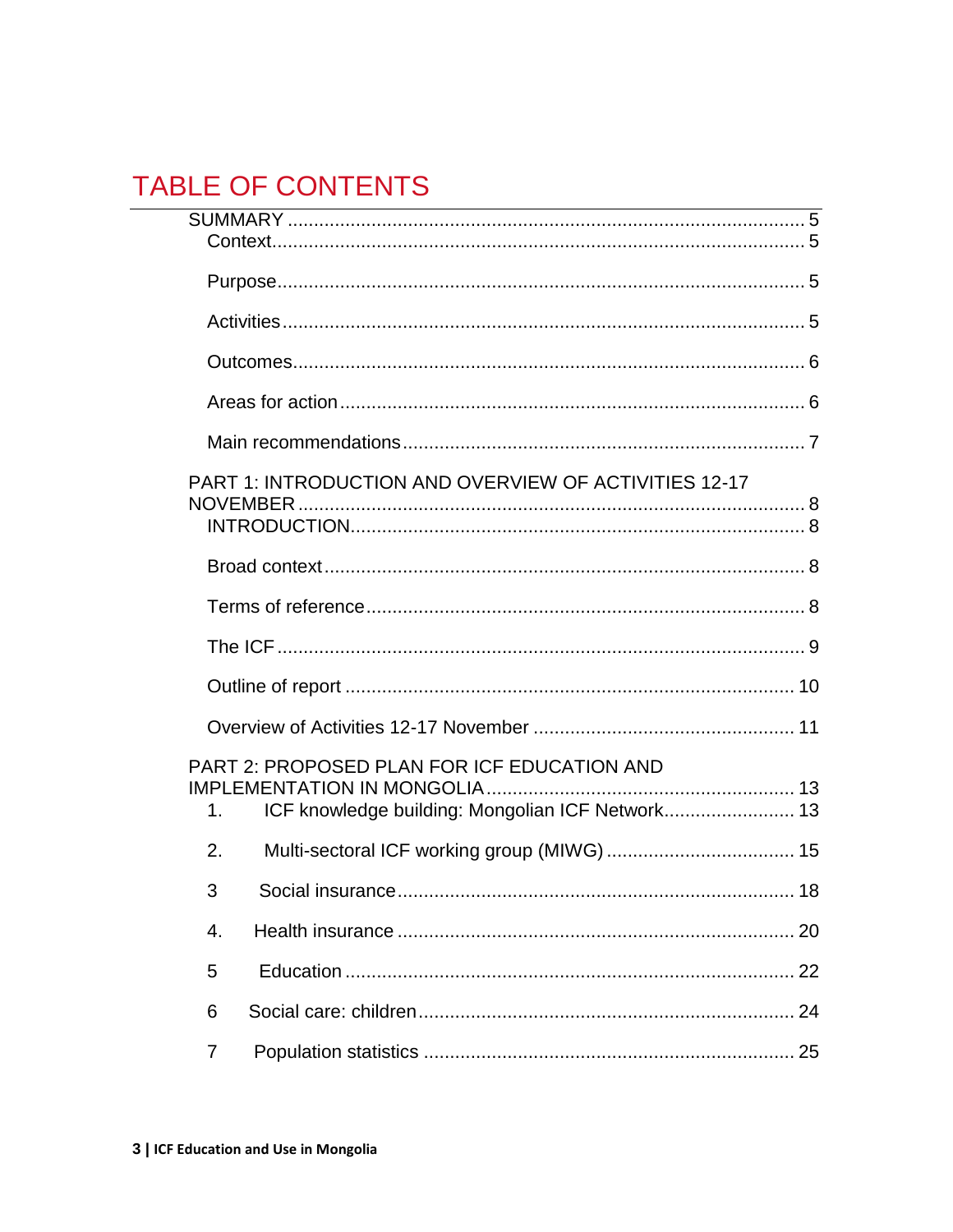| Annex 1: Resources provided for use during and after the November 2012 |  |
|------------------------------------------------------------------------|--|
| Annex 2: Attendees at high level meeting Friday 16 November 28         |  |
|                                                                        |  |
|                                                                        |  |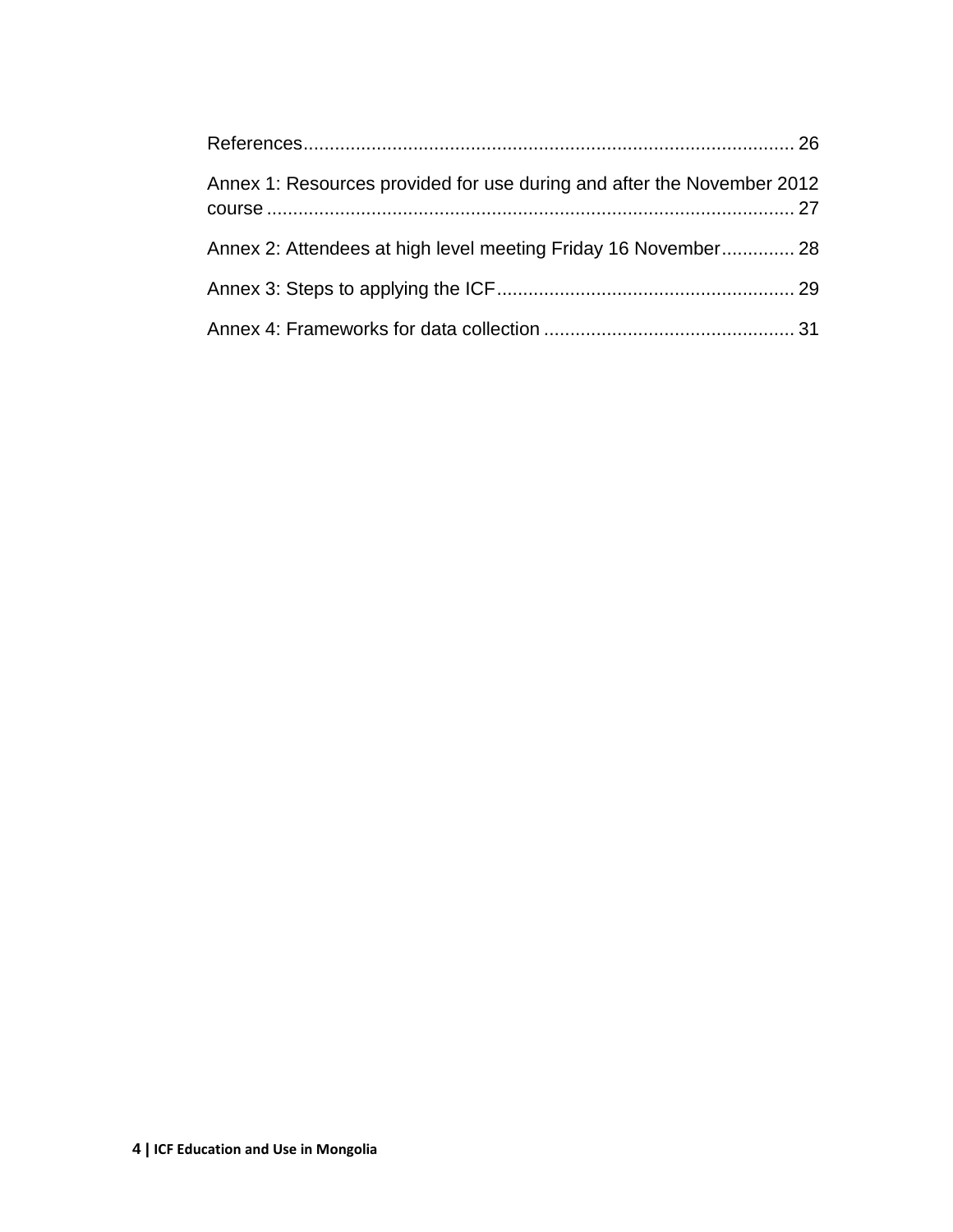## <span id="page-4-0"></span>SUMMARY

## <span id="page-4-1"></span>**Context**

Internationally there are trends toward increasing rates of noncommunicable disease and ageing, with a consequent focus on maintaining or improving day-to-day functioning, and minimising disability. The UN Convention on the Rights of Person with Disabilities emphasises that people with disabilities have the same rights as the rest of the population, to participate in all facets of social and economic life, and to access all services. The World Report on Disability (WHO and World Bank 2011) emphasised these rights and outlined a range of initiatives that nation states could take to improve health for and participation by people with disabilities.

The World Report on Disability emphasised the importance of using the International Classification of Functioning, Disability and Health (ICF) as the relevant international standard framework and classification to improve information and statistics, for better planning and monitoring of effective and equitable systems. Since its publication in 2001, the ICF is increasingly widely used, providing: a scientific basis for understanding and studying health and functioning; a common language across disciplines and sectors; and a structured classification to underpin information systems and inform statistical comparisons.

## <span id="page-4-2"></span>Purpose

To enhance knowledge about the ICF and its use, and to develop a plan for the operationalisation of the ICF in Mongolia

## <span id="page-4-3"></span>**Activities**

Terms of reference were for the consultant to:

- 1. Conduct training on the International Classification of Functioning Disability and Health (ICF)
- 2. Conduct training and workshops on the operationalisation of the ICF into the Mongolian context
- 3. In partnership with Mongolian representatives, develop a plan, and potential funding proposals, for the operationalisation of the ICF in Mongolia

Accordingly, this report is based on work in Mongolia comprising: delivery of training in ICF concepts, structures, coding and use to approximately 45 participants; meetings with key stakeholders; and workshops and planning sessions about practical approaches to make use of the ICF for the benefit of people in Mongolia.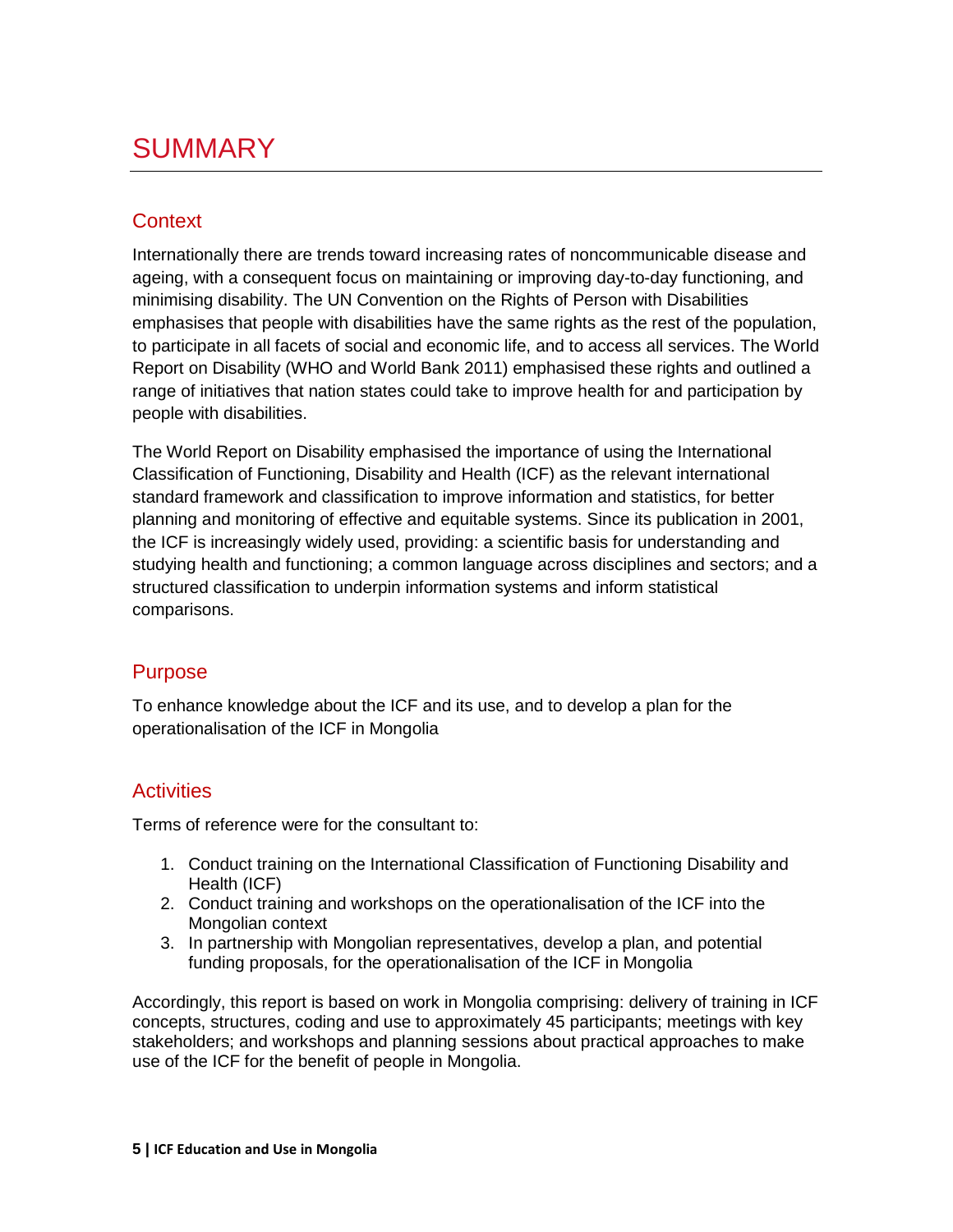### <span id="page-5-0"></span>**Outcomes**

Greater knowledge and use of ICF in Mongolia would have benefits for the health and functioning of all people in the country, and for the rights of people with disabilities. The use of the ICF's 'common language' about functioning will underpin improved structures, processes, effectiveness and efficiency of key policies and programs, and promote interrelated policies and data. The ICF complements the ICD (the WHO's classification of diseases, which has little relevance to describing functioning). The ICF includes 'activities and participation' as components of functioning, and recognises the influence of 'environmental factors' as barriers to or facilitators of functioning. This conceptual framework aligns with the recognition of the rights of people with disabilities to participate in all areas of life, and the responsibilities of societies to remove the barriers to participation by all people.

It is an excellent time to undertake measures to enhance knowledge and use of ICF in Mongolia. The Government Action Plan 2012-2016 has focused on people with disabilities; the Prime Minister is particularly committed to the education of children with disabilities. The new National Strategy on Developing Rehabilitation Care and Service has strategic directions which include introducing the ICF in rehabilitation care and service, and involving rehabilitation data in the national information network. Moreover, as evidenced by the rapid learning and active meetings during the training and planning week, there is a thirst for greater and more specific knowledge about ICF and its use to achieve practical benefits; education and information will therefore find a receptive audience.

## <span id="page-5-1"></span>Areas for action

Spreading knowledge from the core of approximately 35 people who completed the ICF training course is both feasible and economical. The participants in the course are enthusiastic about forming a Mongolian ICF Network to take this forward and have been supplied with teaching resources which will enable them to provide lectures and basic training to colleagues.

While education and information about how to use ICF are the priority for now, several specific programs were identified where ICF use could help re-frame policies, processes and data, in order to meet current challenges and needs: social insurance, health insurance, education, social care (children), and population statistics. The first steps are education and discussion, with policy makers and working committees, about the ICF and then work together to use ICF in the best way for their area of responsibility.

It is also important to encourage and work with professional committees and universities to ensure that ICF forms a framework for and significant component of professional training, in universities and for currently practising professionals – medical practitioners, rehabilitation physicians, teachers, allied health professionals and social workers.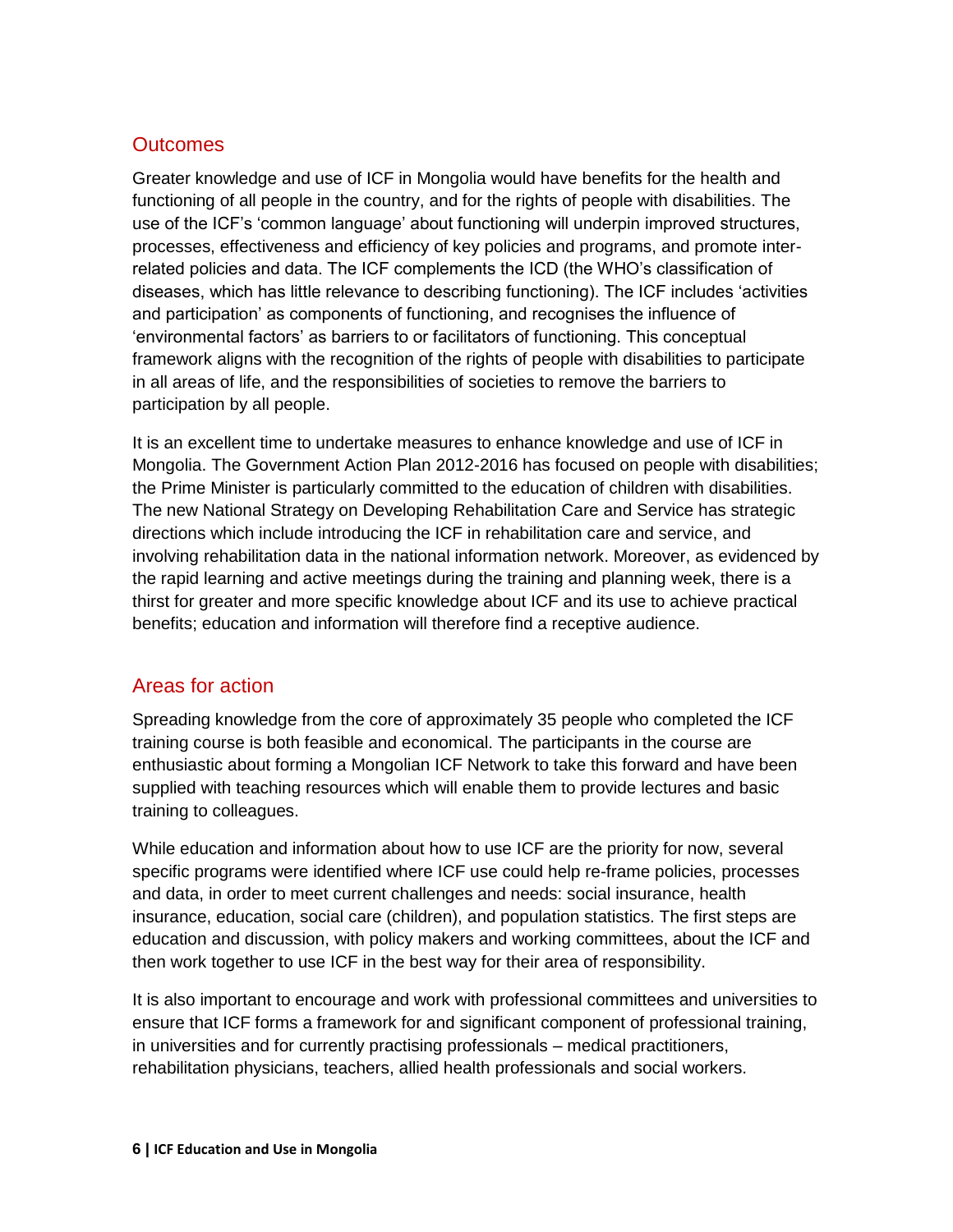The World Report on Disability highlighted the need for worldwide efforts to improve data on disability – both in population data and administrative data about the delivery of services. Efforts of the National Statistics Office and of health and welfare practitioners and administrators to use the ICF to improve data should be supported. The development of sample questionnaires and data items, based on international standards, would help create a valuable ICF Resource Base which would assist improved and consistent data across sectors.

To carry this program of development forward, and to plan for and assist with ICF education and implementation in Mongolia, a Mongolian Multi-sectoral ICF Working Group should be formed. This group should include members from several policy departments, sectors and professions; the structure and functions of the group are detailed in the full report.

#### <span id="page-6-0"></span>Main recommendations

- A. To form and support a Multi-sectoral ICF Working Group to plan and promote ICF education and use. The purpose of the Group is to improve the health and functioning of people in Mongolia and promote efficient, informed and effective policies affecting them. To achieve this purpose, the Group would plan and carry out the program of work outlined in this summary and detailed in this report.
- B. To form and support a Mongolian ICF Network to acquire and build knowledge of the ICF and current applications in Mongolia and internationally, by:
	- communicating about ICF within their organisation and field of interest
	- offering and providing information and basic training on ICF
	- staying informed about ICF use in Mongolia and other countries.

#### *Sources*

This report reflects the views of the consultant, based on information and expert advice received in Mongolia before, during and after the week 12-17 November 2012, on her professional and international experience, and on references listed in this report.

#### *Acknowledgments*

The consultant wishes to acknowledge the many contributions made by the participants at the training and workshops, and in particular the key organising and assistance roles of: Dr Tsogzolmaa Bayandorj of WHO office, Mongolia; Dr Narantua Bayamagnai and Nyamsuvd of National Rehabilitation and Development Centre; Dr Ragchaa Oyunkhand and Dr Nyamjav Zandi of the National Gerontology Centre.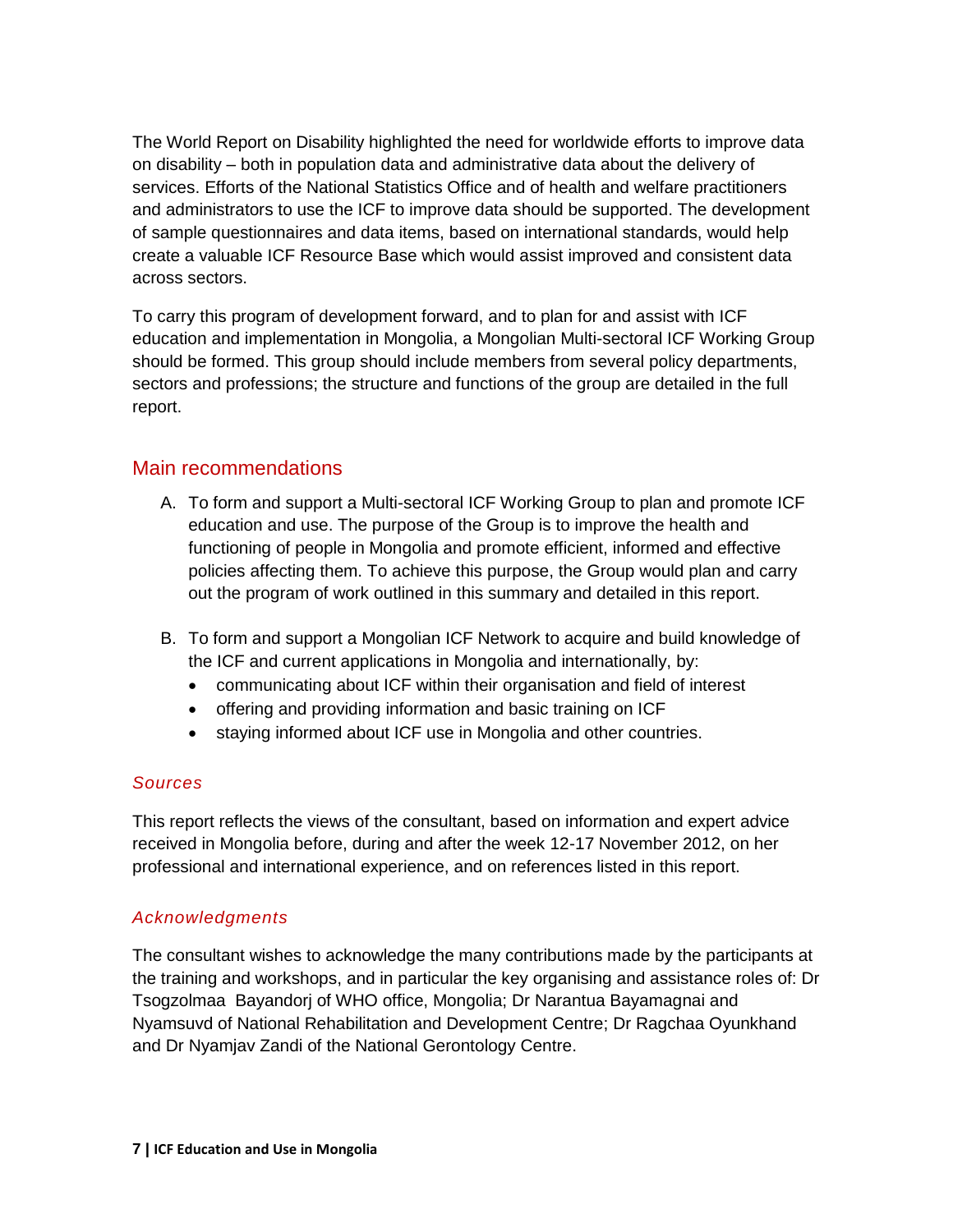## <span id="page-7-0"></span>PART 1: INTRODUCTION AND OVERVIEW OF ACTIVITIES 12-17 NOVEMBER

## <span id="page-7-1"></span>INTRODUCTION

#### <span id="page-7-2"></span>Broad context

Internationally there are trends toward increasing rates of noncommunicable disease and ageing, with a consequent focus in health systems on maintaining or improving day-to-day functioning, and minimising disability from whatever cause. Moreover the UN Convention on the Rights of Person with Disabilities emphasises that people with disabilities have the same rights as the rest of the population, and outlines responsibilities of states to enable their participation in all facets of social and economic life, and their access to all services. The World Report on Disability (WHO and World Bank 2011) similarly emphasised these rights and outlined a range of initiatives that nation states could take to improve health for and participation by people with disabilities.

Improved information and statistics underpin the planning and monitoring of effective and equitable systems, and the World Report on Disability emphasised the importance of using the International Classification of Functioning, Disability and Health (ICF) as the relevant international standard framework and classification. Since its publication in 2001, the ICF is increasingly widely used, providing: a scientific basis for understanding and studying health and functioning; a common language across disciplines and sectors; and a structured classification to underpin information systems and inform statistical comparisons.

These international developments are reflected in Mongolia. The population of Mongolia is some 2.7 million people, of whom an estimated 108,100 had a disability in 2010. The UN Convention on the Rights of Person with Disabilities was signed and ratified by Mongolia in 2009.

The new government, led by the Democratic Party (with the theme 'innovation and renovation'), was recently elected for a four-year term. The Government Action Plan 2012- 2016 has focused on people with disabilities; the Prime Minister is particularly committed to the education of children with disabilities.

#### <span id="page-7-3"></span>Terms of reference

- 1. Conduct training on the International Classification of Functioning Disability and Health (ICF)
- 2. Conduct training and workshops on the operationalisation of the ICF into the Mongolian context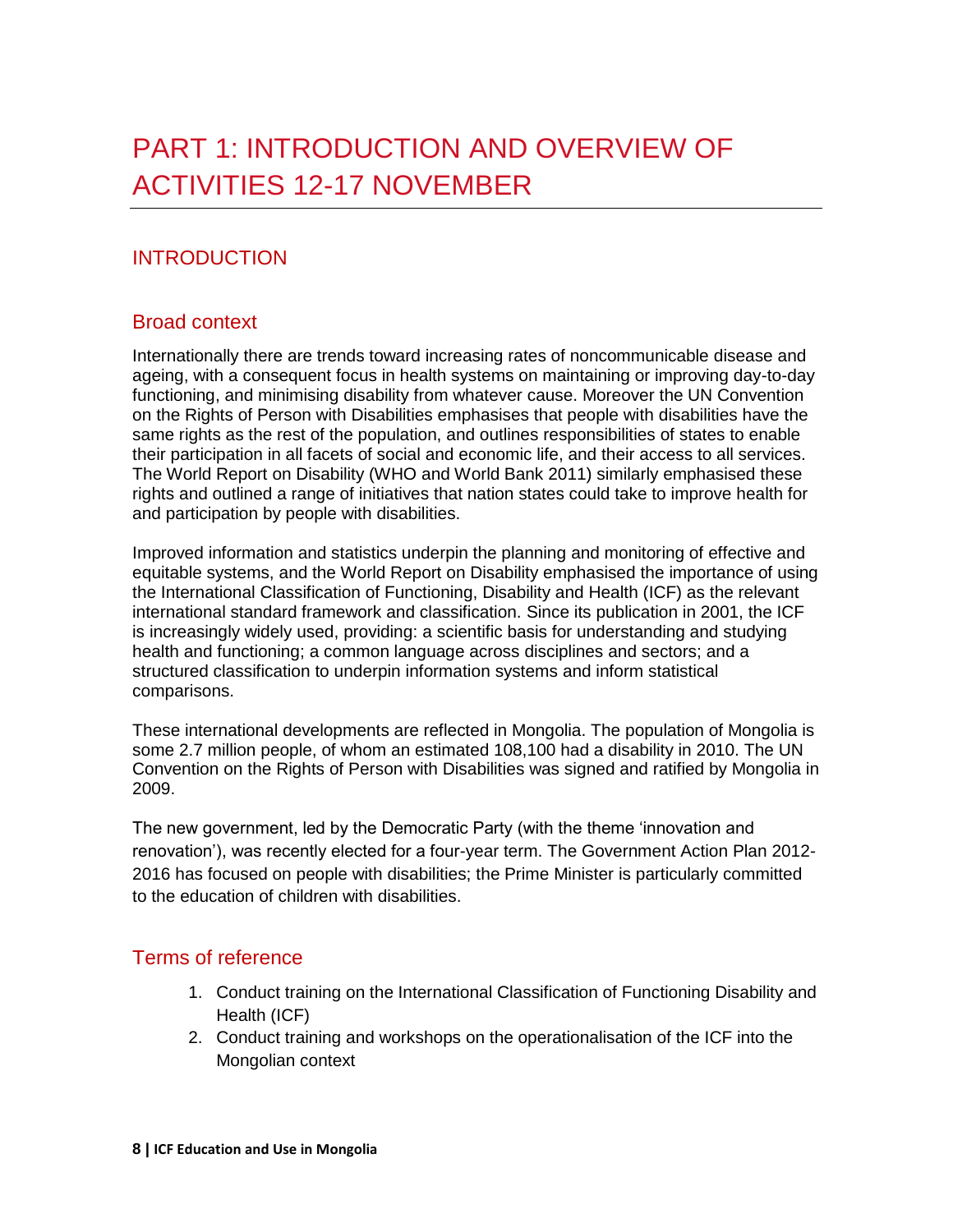3. In partnership with Mongolian representatives, develop a plan, and potential funding proposals, for the operationalisation of the ICF in Mongolia

## <span id="page-8-0"></span>The ICF

The International Classification of Functioning, Disability and Health (ICF) is a framework for describing and organising information on functioning and disability. It provides a standard language and a conceptual basis for the definition and measurement of health and disability. The ICF was approved for use by the World Health Assembly in 2001, after extensive testing across the world involving people with disabilities and people from a range of relevant disciplines.

The ICF integrates the major models of disability. It recognises the role of environmental factors in the creation of disability, as well as the relevance of associated health conditions and their effects.

In the ICF, functioning and disability are multi-dimensional concepts, relating to:

- the **body functions and structures** of people, and impairments thereof (functioning at the level of the body);
- the **activities** of people (functioning at the level of the individual) and the activity limitations they experience;
- the **participation** or involvement of people in all areas of life, and the participation restrictions they experience (functioning of a person as a member of society); *and*
- the **environmental factors** which affect these experiences (and whether these factors are facilitators or barriers).

The ICF conceptualises a person's level of functioning as a dynamic interaction between her or his health conditions, environmental factors, and personal factors. It is a biopsychosocial model of disability, based on an integration of the social and medical models of disability.

As illustrated in Figure 1, disability is multidimensional and interactive. All components of disability are important and any one may interact with another. Environmental factors must be taken into consideration as they affect everything and may need to be changed.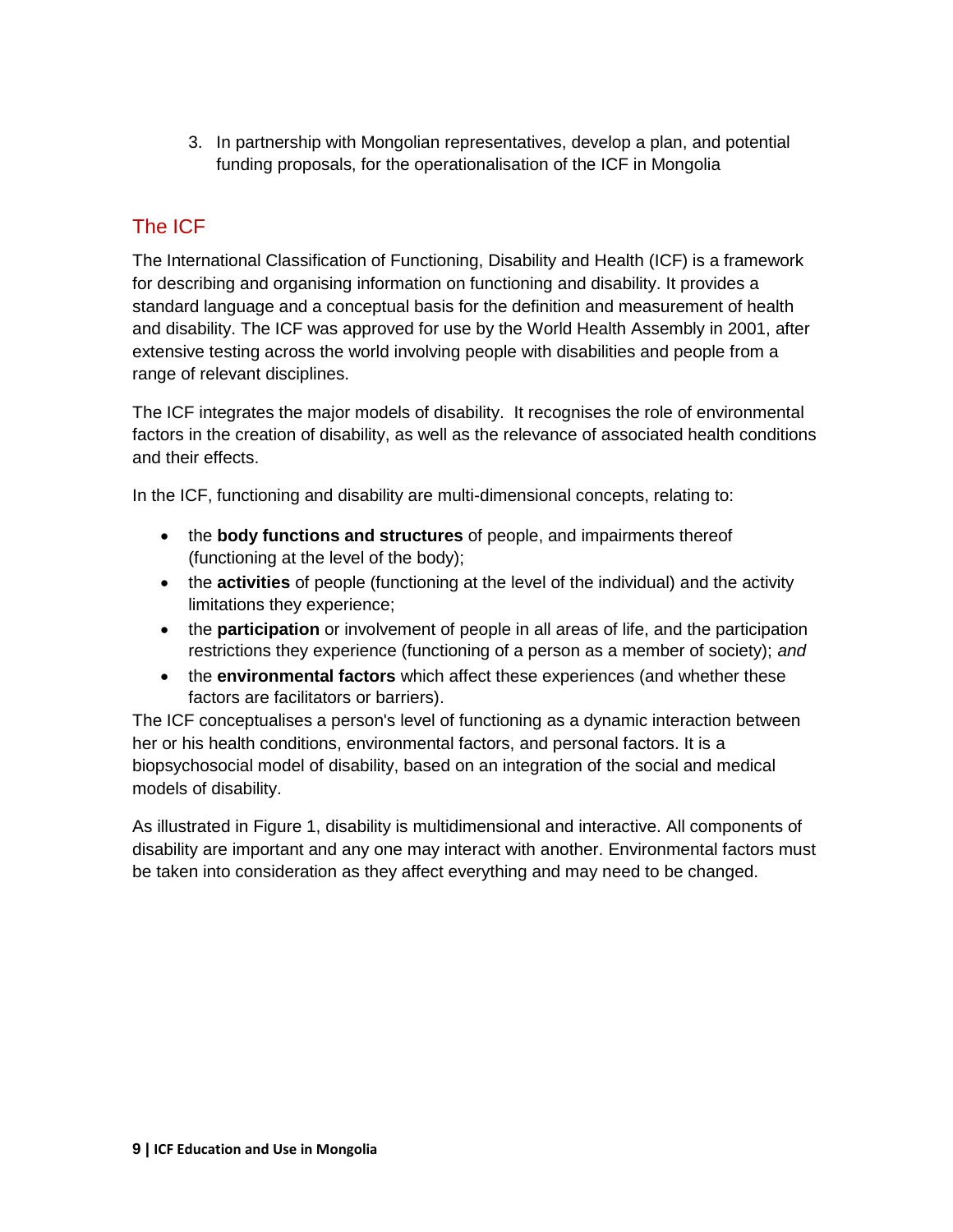

**Figure 1: Interactions between the components of ICF** (WHO 2001:18)

### <span id="page-9-0"></span>Outline of report

This report is presented in two parts:

- Part 1: Introduction and report on activities
- Part 2: Proposed plan for ICF education and implementation

The recommendations in Part 2 focus on implications that directly concern ICF. While there were comments about matters relevant to disability policy more broadly – for instance shortages of various trained professionals in several sectors – these comments are noted but there are no related recommendations.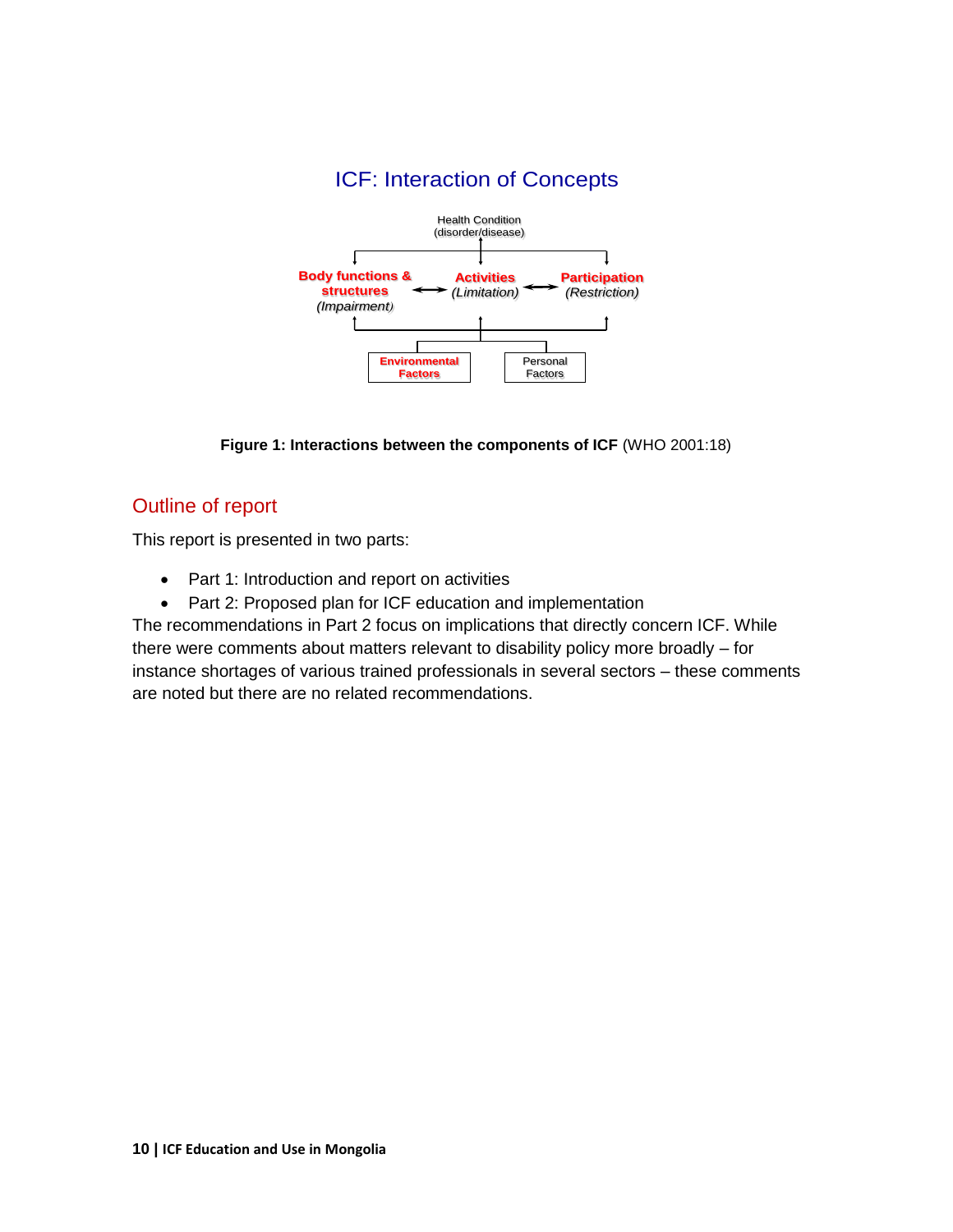## <span id="page-10-0"></span>Overview of Activities 12-17 November

The week's activities were in three main categories:

- Training: Intensive, classroom-style training on ICF took place on Monday, Tuesday and Thursday morning. Participants demonstrated a strong interest in and growing understanding of the ICF: its framework and main concepts; its qualities as a classification; its use in organising complex information into a standard framework and structure; how to code with the ICF; the relationship of the ICF to rights philosophy; its value in service design; its value in information and statistics.
- Meetings: Presentations to and discussions with key stakeholders occurred on Wednesday, Thursday afternoon and Friday morning. These discussions provided the opportunity for the consultant to learn more about key policy areas and for key people other than participants to hear about the ICF, its value and potential applications in Mongolia
- Workshops: As envisaged by the terms of reference, the last days focused on ways to carry the work of the week forward, and to operationalise the ICF in Mongolia. On Thursday, course participants worked in small discussion groups on 4 selected areas for potential ICF use: social insurance, health insurance, education, social care for children. These groups made suggestions about education on and applications of the ICF. [A fifth area – population statistics – was the subject of outof-session discussion and is reported very briefly.] On Friday afternoon and Saturday morning a working group (comprising a selected group of some 13 participants) developed these ideas further including, on Saturday morning, commenting on the recommendations being considered by the

consultant.

An overview of the day-by-day program is as follows:

| Monday    | Introductions and ICF overview:<br>ICF development, principles, relationship to UN Convention on<br>Rights of Persons with Disabilities, ICF structure and elements |
|-----------|---------------------------------------------------------------------------------------------------------------------------------------------------------------------|
| Tuesday   | ICF in more depth:<br>ICF options; coding with ICF; ICF applications worldwide                                                                                      |
| Wednesday | Meeting with wheelchair association; meeting with social<br>insurance committee member; visit to special school<br>Note: This day was a (new) public holiday        |
| Thursday  | Finalising training and starting workshops:<br>ICF applications and overview of resources provided (see<br>Annex $1$ :                                              |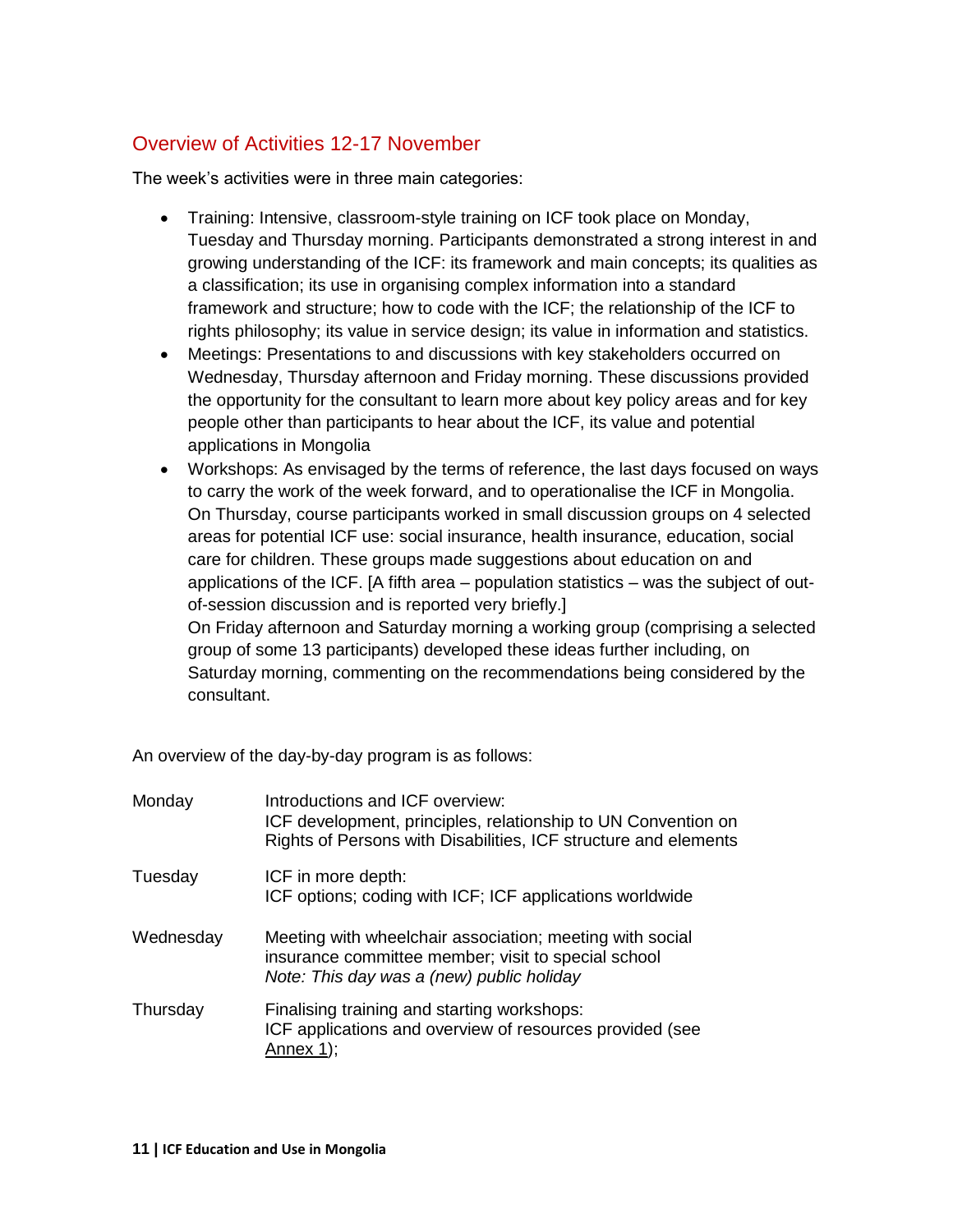|          | Small group workshops in agreed areas of potential application;<br>meetings with the Department of Education and senior<br>committee in Ministry of Health |
|----------|------------------------------------------------------------------------------------------------------------------------------------------------------------|
| Friday   | High level multi-sectoral meeting (see Annex 2); Working group<br>meeting to build on and refine reports from small groups.                                |
| Saturday | Working group discusses possible recommendations outlined<br>by consultant                                                                                 |

Participants in the week's activities numbered some 45 people, with some variation during the week of participants. Included were people from: the Department of Population Development and Social Welfare (responsible for instance for family and ageing development; children and youth development; disability development); Ministry of Health; Ministry of Education and Science; professional committees, disabled people's organisations (DPOs); National Statistics Office. Professionals included people working in: rehabilitation, child health, special education, social welfare department, national blindness association; wheelchair users association, hospital, social work, AIFO (CBR), social insurance,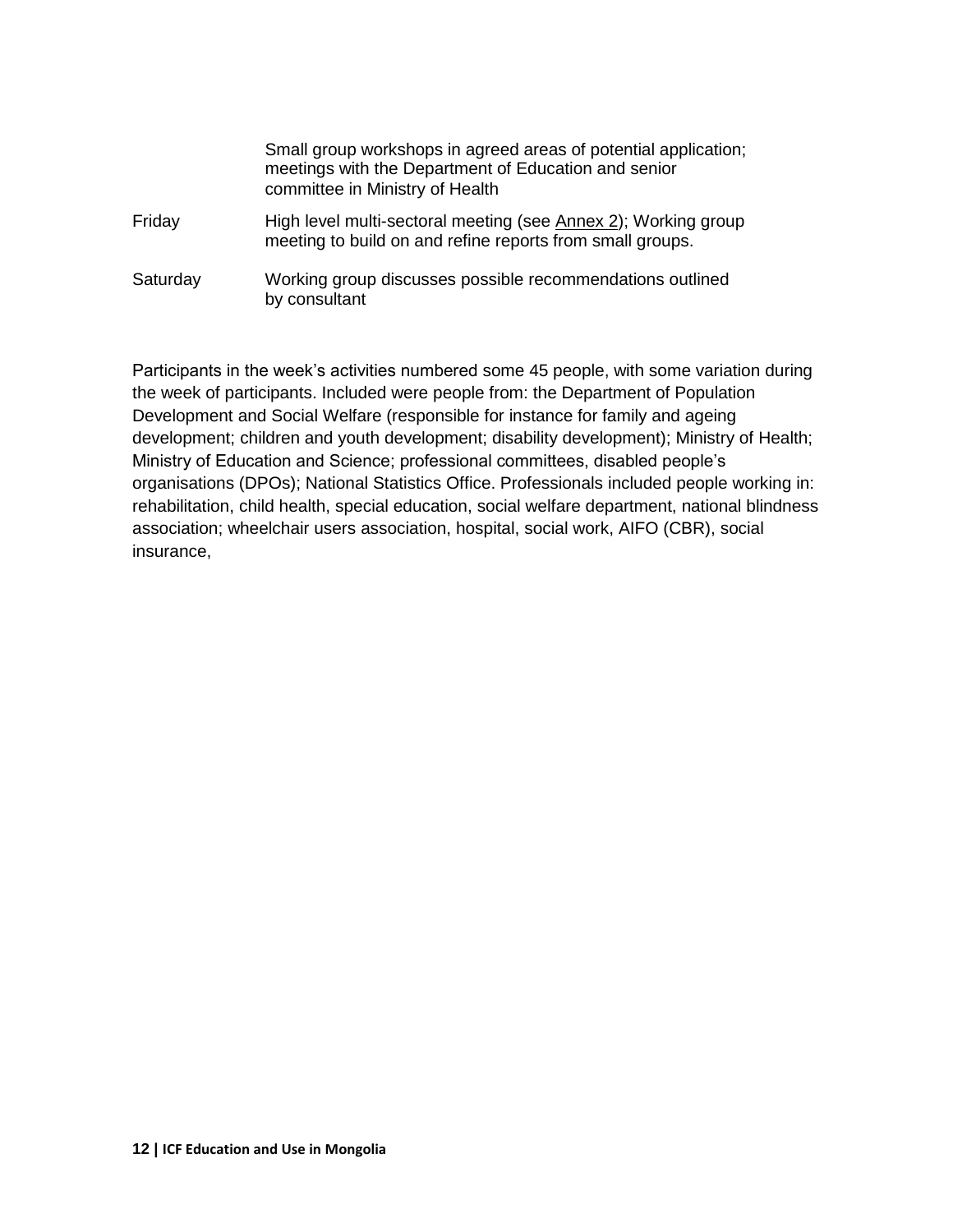# <span id="page-12-0"></span>PART 2: PROPOSED PLAN FOR ICF EDUCATION AND IMPLEMENTATION IN MONGOLIA

It was considered that moving forward on ICF implementation will require more education in the country, and that the trainees of the week can form a core of people (a **Mongolian ICF Network**) to carry this forward. This education should be provided in the recognition that there are sectors where ICF use would be an advantage to Mongolian people, systems and related information and data.

Carrying forward the more strategic work planned, in a coordinated way, should be the responsibility of a Mongolian **Multi-sectoral ICF Working Group.** This Group would plan and carry out the work outlined in the following sections, working in the time frame of 3-4 years to align with the time frame of the current government.

More detail and recommendations are contained in the following sections of Part 2:

- 1. ICF knowledge building: Mongolian ICF network
- 2. Multi-sectoral ICF Working Group: Planning education and related activities
- 3. Social insurance
- 4. Health insurance
- 5. Education
- 6. Social care: children
- 7. Population statistics

## <span id="page-12-1"></span>1. ICF knowledge building: Mongolian ICF Network

It is an excellent time to undertake measures to enhance knowledge and use of ICF in Mongolia. The Government Action Plan for 2012-2016 focuses on disability as priority area including education of children with disabilities. Moreover, as evidenced by the rapid learning and active meetings of the training and planning week, there is a thirst for greater and more specific knowledge about ICF and its use to achieve practical benefits. Therefore it is considered there will be a receptive audience for education and information.

Spreading knowledge from the core of approximately 35-40 people who completed the ICF training course is both feasible and economical. The participants in the course are enthusiastic about forming a **Mongolian ICF Network** to take this forward and have been supplied with resources which will enable them to provide lectures and basic training to colleagues (see Annex 1). They have also been made aware of ICF applications around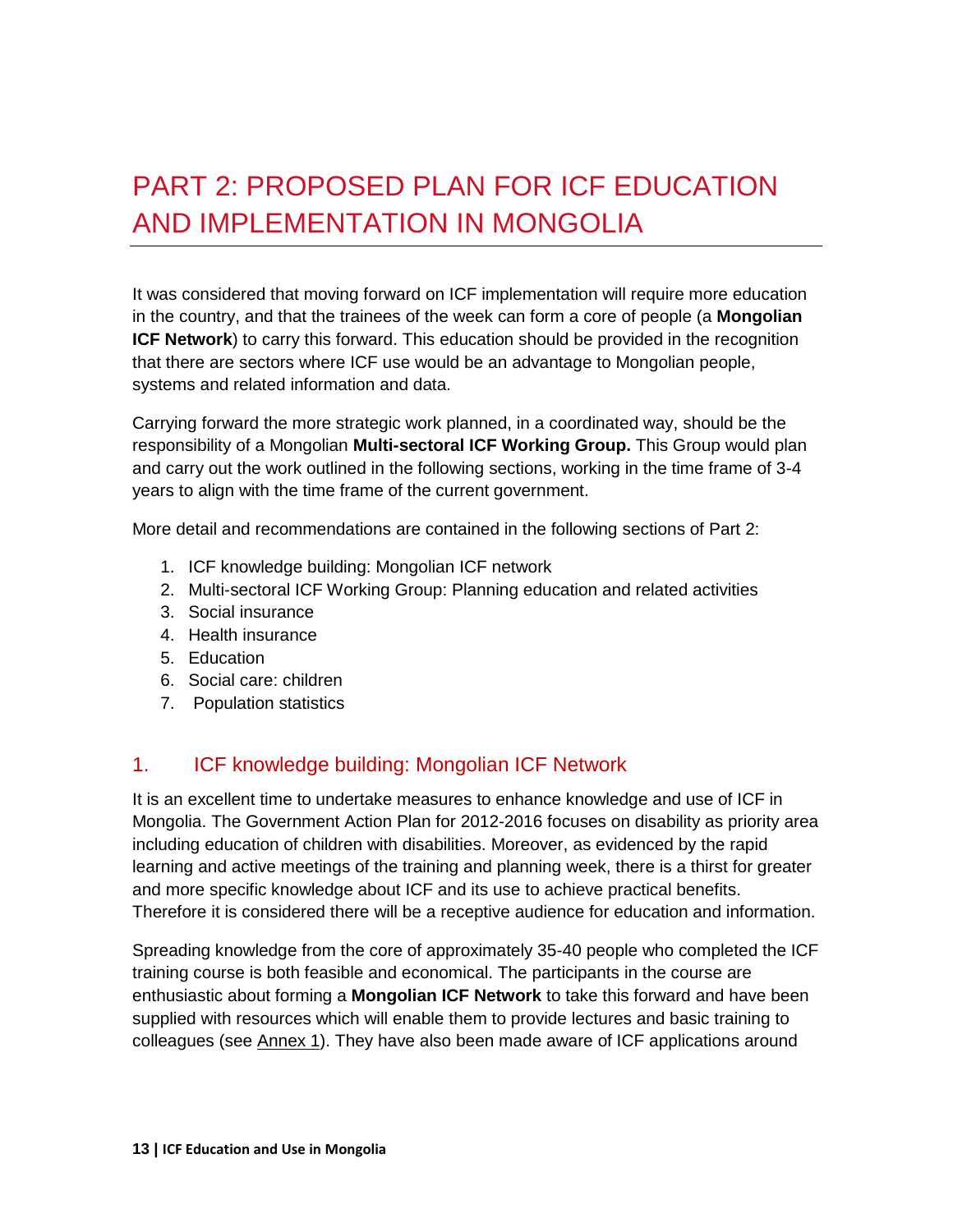the world and resources such as the posters presented at annual meetings of the WHO Family of International Classifications (WHO-FC Network).

The formation of this Network will enable its key coordinators to be kept in touch with international networks and developments, thus to spread this information through the Network and into the wider community. The Network will be multi-sectoral and with representatives of different professions and policy departments, disabled people's organisations (DPOs) and NGOs. This diversity of perspective and diversity of voice will ensure that many relevant sectors become literate in ICF and thus better able to speak the 'common language' about functioning as envisaged by ICF.

The ICF's inclusion of the concept of participation and the role of environment will promote the achievement of rights which are recognised under the UN Convention (ratified by Mongolia in 2009).

**Recommendation 1.1**: That a **Mongolian ICF Network** be established and supported to build knowledge of the ICF and its current applications in Mongolia and internationally.

#### *Main functions:*

- communicate about ICF within their organisation, community and field of interest
- offer and provide information and basic training on ICF
- stay informed about ICF use in Mongolia and other countries.

#### *Proposed first steps:*

- 1. Participants at November course agree to form Mongolian ICF Network; 2-3 key coordinators agreed
- 2. All Network members to be provided immediately with:
	- a. Copy of ICF in Mongolian language (PDF, Word, hard copy as required)
	- b. Course materials: PDF copy of slides; other materials e.g. 'useful links'
	- c. PowerPoint slide sets for translation and use in basic training
- 3. WHO consultant arranges for Network coordinators to be placed on key distribution lists so that Network coordinators can keep Network members informed about international developments such as release of the ICF User Guide, WHO-FIC Network annual meeting in Beijing in October 2013.
- 4. Network coordinators translate slides and prepare accompanying notes based on November lectures and Mongolian ICF. Network coordinators finalise slides (after possible comment by members and WHO consultant), and distribute to Network members for use (giving priority to slide set 1b).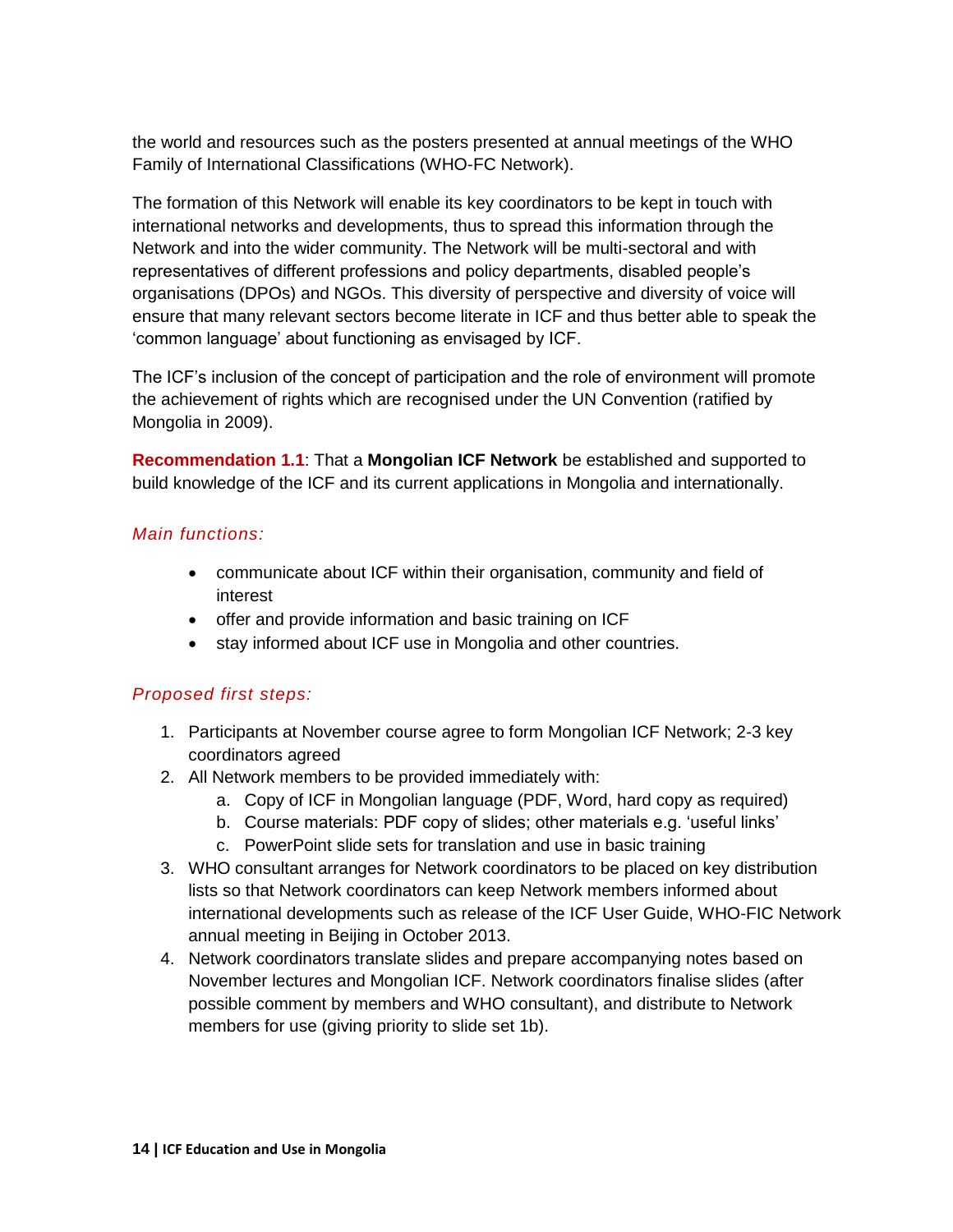- 5. Network members make an early start by presenting the 'brief overview' (slide set 1b) to colleagues in November-December.
- 6. Plan further presentations as opportunities offer and in line with priorities agreed with Multi-sectoral ICF Working Group (see following section 2, Part 2)

## <span id="page-14-0"></span>2. Multi-sectoral ICF working group (MIWG)

In the course of the week's meetings it became apparent that some strategic planning of ICF education was needed, because of its implications for and possible use in a number of sectors. The following sections (3 to 7, Part 2) detail discussions and recommendations in the areas of: social insurance, health insurance, education, social care for children, and information and statistics. These multi-sectoral implications are not surprising. Functioning and disability are multidimensional and relate to health, education, work, and all areas of life.

Greater knowledge and use of ICF in Mongolia would have benefits for the health and functioning of all people in the country, for the rights of people with disabilities, and for the structures, processes, effectiveness and efficiency of some key policies and programs. The understanding of decision makers will be a key ingredient for success of this education.

The World Report on Disability highlighted the need for worldwide efforts to improve data on disability – both in population data and administrative data about the delivery of services. The collaborative development of sample questionnaires and data items, based on international standards, would create a valuable resource which would promote improved and more consistent data across sectors.

These developments require multi-sectoral collaboration. In order to undertake coordinated action on ICF education relevant to these multidimensional and multi-sectoral needs, a Multi-sectoral ICF Working Group (MIWG) is proposed.

**Recommendation 2.1**: That a Multi-sectoral ICF Working Group (MIWG) be established and supported to plan and promote ICF education and use so as to improve the health and functioning of people in Mongolia, and promote efficient, informed and effective policies affecting them.

#### *Membership and reporting:*

Membership should include various stakeholders representing government and nongovernment organizations (Ministry of Health, Ministry of Population Development, Welfare and Social Protection, Ministry of Education and Science, Ministry of Labour, National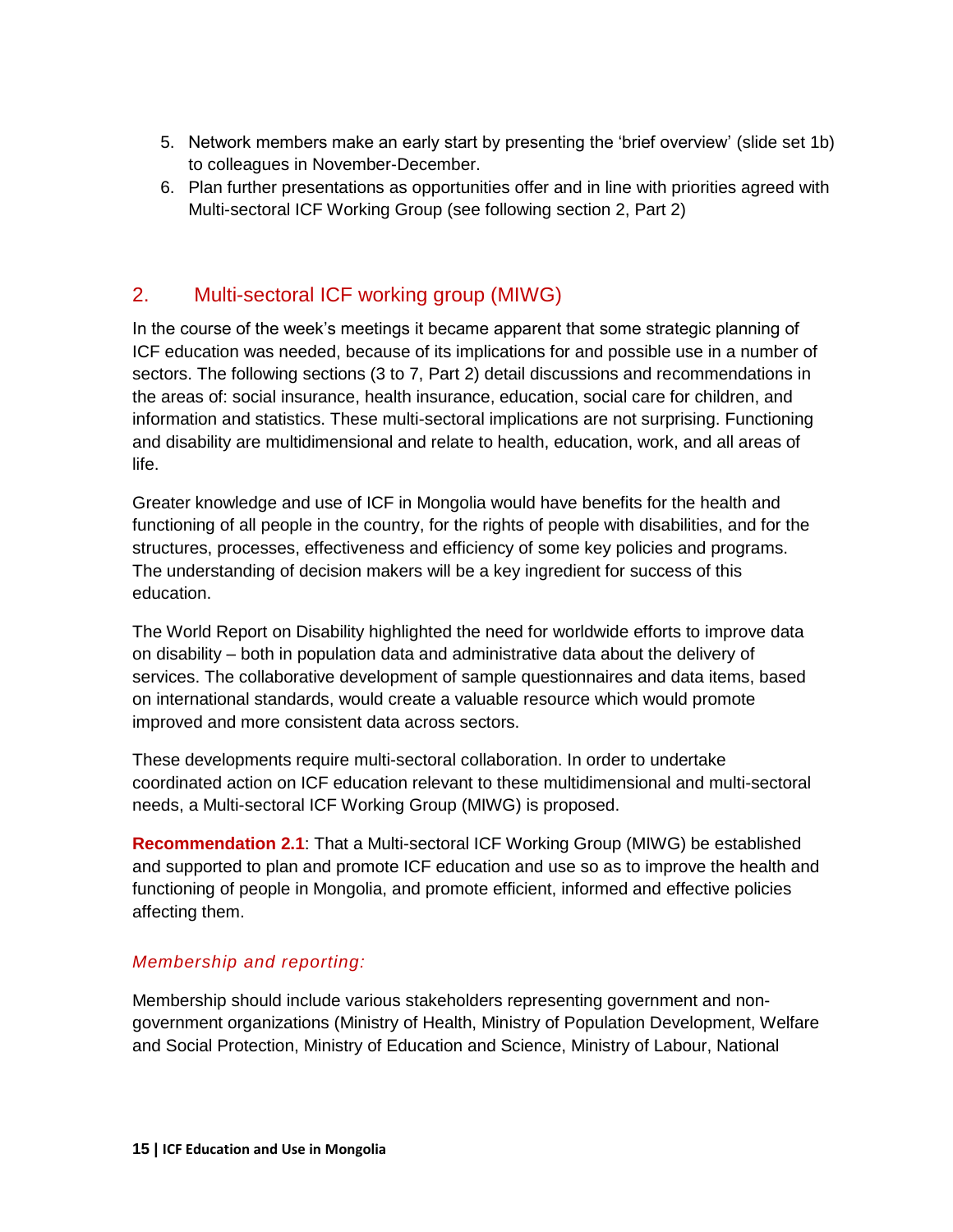Statistics Office); aimag representatives (provinces); professional bodies; NGOs and disabled people's organisations such as the Mongolian Association of Blindness and National Association of Wheelchair Users; doctors; and the ICF Network. It is proposed to have half of the members from representatives of NGOs working on disability; overall the membership should be representative of various stakeholders.

A committee of this composition worked very effectively in Australia during the 1990s (when ICF was being developed) and until 2006-07 in the early years of ICF implementation. For instance the committee advised on the creation of national standard data items for inclusion in the health and community services sectors. This committee advised the Australian Collaborating Centre for WHO-FIC (the Australian Institute of Health and Welfare).

It was proposed by the proposed ICF Network that the group should relate its activities to the PM's working group on disabled people and report to the Government of Mongolia through this PM's working group.

#### *Functions of the MIWG:*

The MIWG would:

- a) further develop and carry out the plan set out in this report
- b) finalise a single Mongolian version of ICF and explain it use alongside the ICD 10.
- c) support the Mongolian ICF Network and advise on its priorities for ICF basic training
- d) communicate with professional bodies and professional meetings about ICF education and use
- e) encourage inclusion of ICF in university courses e.g. at the Health Sciences University and National Technical University.
- f) encourage inclusion of ICF education as a component in professional education for practicing professionals including rehabilitation physicians, teachers, allied health professionals and social workers, in particular those practising in the sectors included in the current plan
- g) arrange and support the development of an ICF Resource Base including sample questionnaires and data items of relevance to Mongolia, based on the ICF, and relevant to the sectors included in this plan; an outline of the steps needed is included in Annex 3 and an example framework in Annex 4
- h) promote international study tours and attendance at relevant international meetings to investigate useful practice in other countries.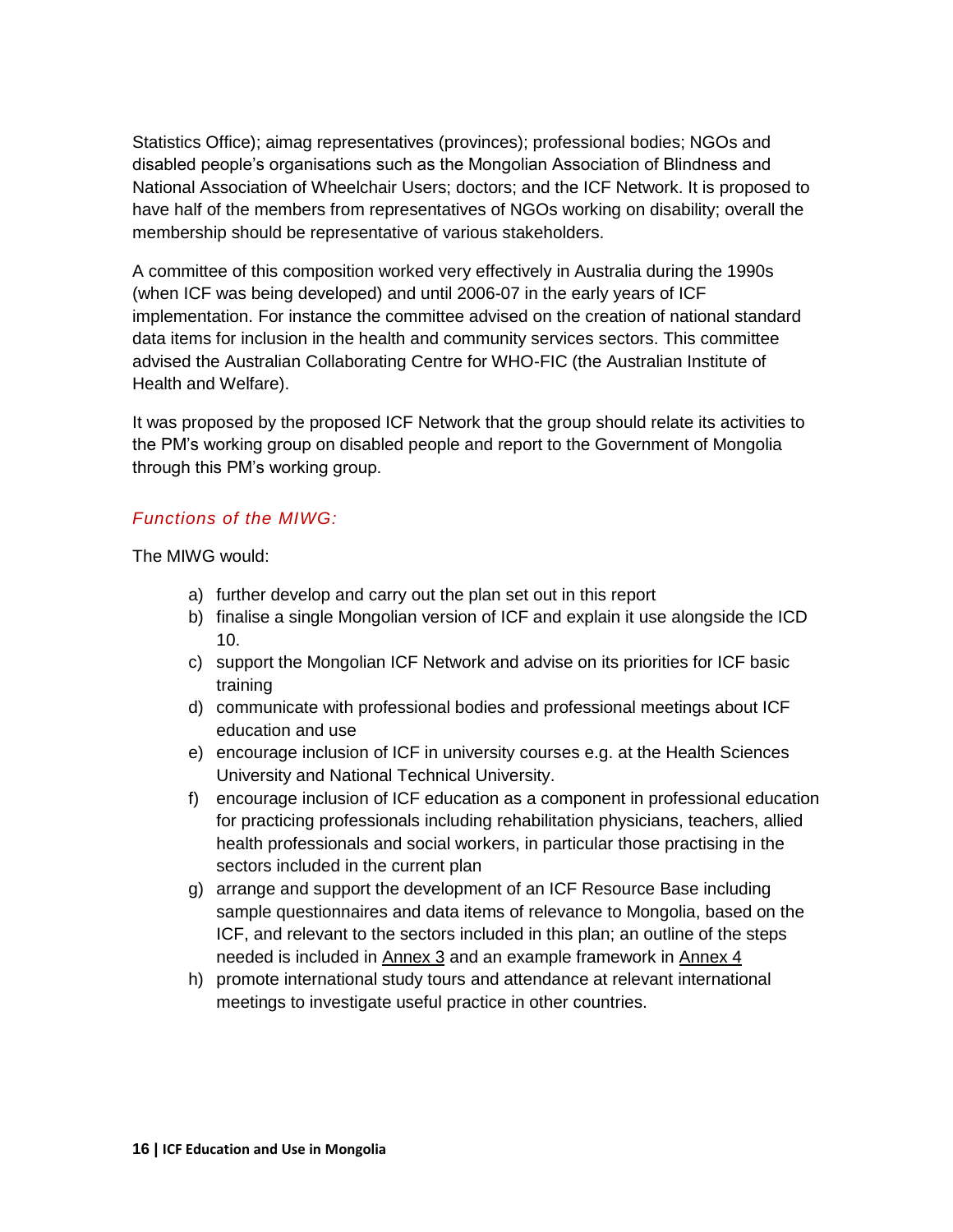- i) Provide further training to selected Mongolian staff at the WHO-FIC Network annual meeting in Beijing and explore funding possibilities to bring together selected international experts with Mongolian participants in Beijing.
- j) Collaborate with relevant policy departments (Ministry of Health and Ministry of Labour) on an approach to possible funders (e.g. ILO) to fund the development of the ICF Resource Base including sample questionnaires and data items.
- k) Manage funding for the work plan including exploring funding sources.

The following table could guide the MIWG in costing the specific proposals they decide to pursue.

| Item of proposed         | <b>Cost components</b>     | Cost (Trugrug, \$)  | <b>Possible sources</b> |
|--------------------------|----------------------------|---------------------|-------------------------|
| work                     |                            | To be quantified by |                         |
|                          |                            | MIWG when           |                         |
|                          |                            | components decided  |                         |
| Secretariat and          | 0.5 EFT                    |                     | Mining company          |
| research support         | Stationery, equipment      |                     | operating in            |
| (a) to $(k)$             |                            |                     | Mongolia                |
| ICF Network (c)          | <b>Travel costs</b>        |                     |                         |
|                          | Stationery, equipment      |                     |                         |
| <b>ICF Resource Base</b> | Research assistant         |                     | <b>ILO</b>              |
| $(g)$ and                | 0.5 EFT                    |                     | <b>WHO</b>              |
| Recommendations          |                            |                     | Mining company          |
| 4.1, 5.1, 6.1            |                            |                     | operating in            |
|                          |                            |                     | Mongolia                |
| Attendance of            | 6 air fares                |                     | Mining company          |
| approx. 6 people at      | Accommodation and          |                     | operating in            |
| 2013 WHO-FIC             | registration               |                     | Mongolia                |
| meeting in Beijing       | Possible costs for         |                     |                         |
| and special seminar      | experts?                   |                     |                         |
| with experts             |                            |                     |                         |
| International study      | The goal would be that     |                     | ALA (for Australia)     |
| tours                    | this would be zero cost to |                     | Other sources for       |
| (h)                      | Mongolia                   |                     | other countries         |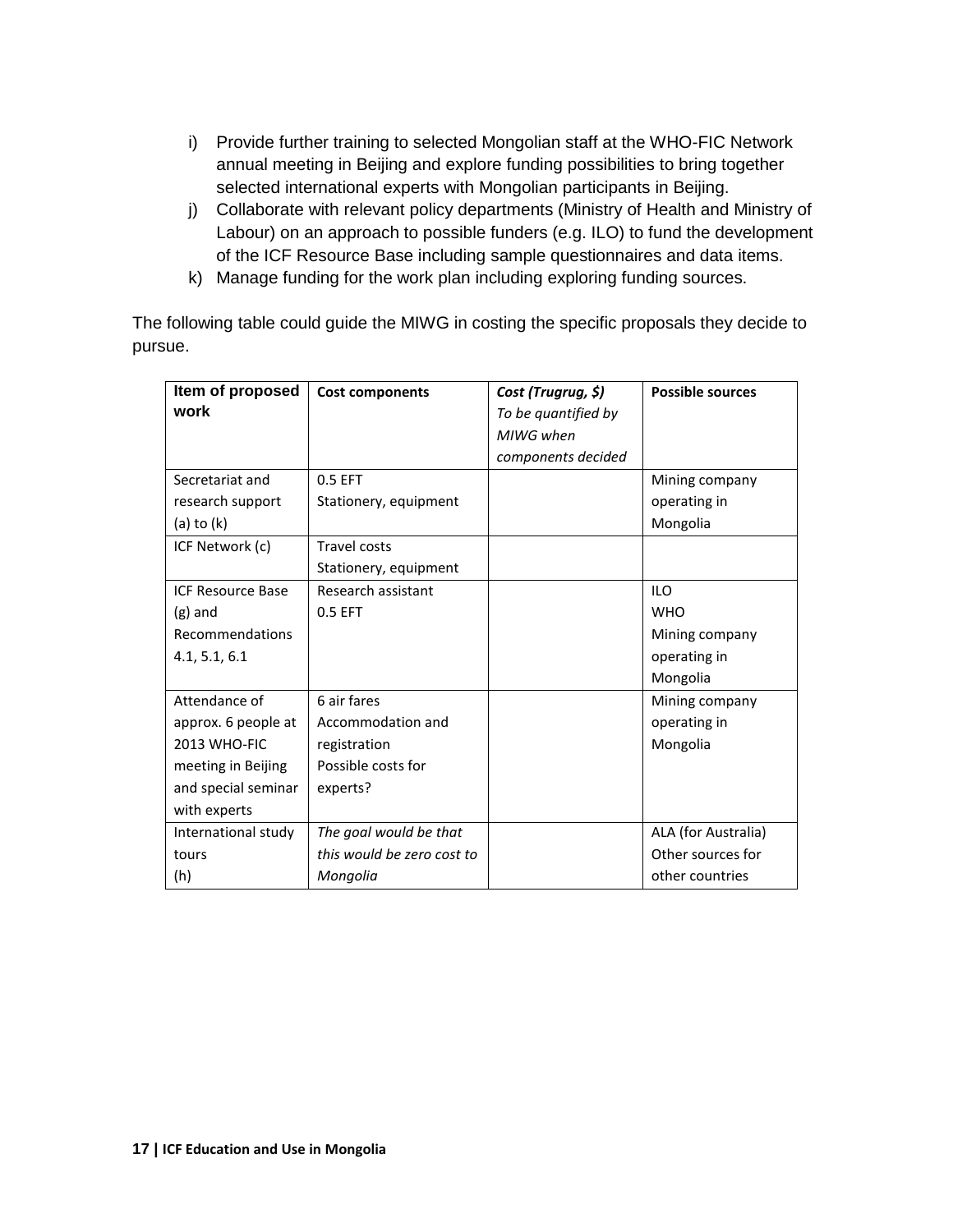### <span id="page-17-0"></span>3 Social insurance

Current situation:

- Social insurance provides a pension for people with a disability previously employed; social security insurance is for people not previously employed. This entitlement is enshrined in law.
- Key criteria are embodied in a list of ICD based conditions, with fixed percentage ranges against each, intended to indicate the level of disability and work ability.
- Eligibility and payment rates are determined by a Medical Professional Committee and a Medical and Labour Accreditation Central Committee consisting of 13 members (sub-committees exist in 9 districts of Ulaanbaatar and 21 aimags of Mongolia). They decide which % within the set range is to be awarded; if it is under 40% no pension is awarded, 50-70% is awarded a part pension; over 70% rating results in a full pension.
- The list of conditions is being revised; it is a good time to consider the inclusion of functioning indicators using the ICF.

Reported challenges:

- Percentages based solely on the ICD are insensitive to functioning variation within one health condition. For instance, one person at the meetings, with paraplegia, has many employment-related capacities, but was judged 90% disabled by the formulae.
- Many people with disabilities would rather exercise their right to work rather than their right to a pension. They would like to see more recognition of what people with disabilities can do, and more effort put into equipping people to work and to participate in society. Attention to the broader environment would also enable this participation e.g. accessible roads and buildings.
- There is pressure on funding (\$57m pa paid from social insurance; \$28m from social security in 2011). There is some policy concern that increasing the number of ICD codes would increase the number of people eligible and hence the funding required.
- A balance needs to be struck between enabling and encouraging people to get jobs and recognising their abilities vs. ensuring that their right to financial support is recognised when they cannot work. It was noted that these problems of balance occur in many countries.

Discussion of possible ways forward: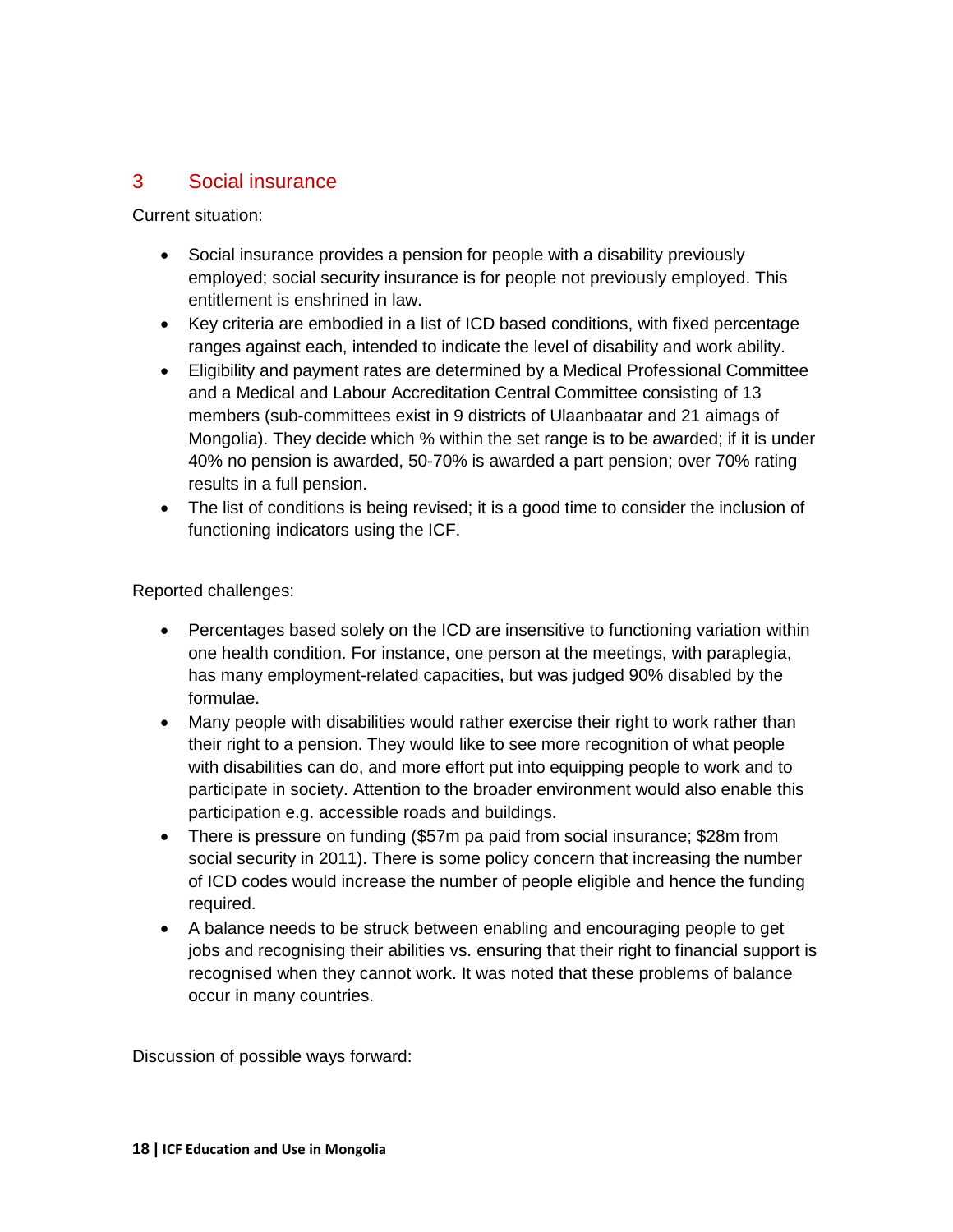- It is important to base assessment of working ability on ICF, so as to make assessment more aligned to needs of the person (diagnosis alone is not enough)
- It would be of value if decision makers understood the ICF; according to participants, it is more 'organised and precise' as a tool to describe functioning and disability.
- Groups must prepare to conduct training
- There was interest in the Australian pension program which uses medical diagnosis (ICD and impairment) as a first step or 'gateway' to eligibility. The second step is when pension entitlement is decided and employment possibilities are discussed. This 'job capacity' assessment is carried out by allied health professionals.
- It was recognised that a balanced approach is needed (see above discussion re people's rights and responsibilities, and the government budget) and also because of the laws and systems involved.
- Assessment by allied health professionals is difficult to contemplate in Mongolia as they are in short supply. In their absence, assessment may be done by medical personnel including rehabilitation professionals.
- It was considered that moving towards consideration of functioning and use of the ICF is inevitable. This change is because of the increasing adoption worldwide of ICF concepts of functioning and disability; and because of the need to have better management and financial data. With careful planning and implementation there can be a 'win-win' for people with disabilities and government.

#### *Recommendations:*

- 3.1 That the MIWG:
	- a. Through relevant members, undertake specific initiatives to inform and educate the current assessment committees about the ICF [the Medical Professional Committee and the Medical and Labour Accreditation Central Committee, consisting of 13 members (sub-committees exist in 9 districts of Ulaanbaatar and 21 aimags of Mongolia)]. Following such education the possibility of a 'demonstration' project could be arranged, to explore assessment of job capacity based on ICF and produce recommendations about environmental change to enable people to work. Such a demonstration project should be done in collaboration between Committee members, the ICF Network, other professionals and DPOs.
	- b. As part of its general plan for ICF education, for both undergraduate and for currently practicing professionals, plan for and meet the needs of this sector (e.g. rehabilitation physicians, allied health and social workers).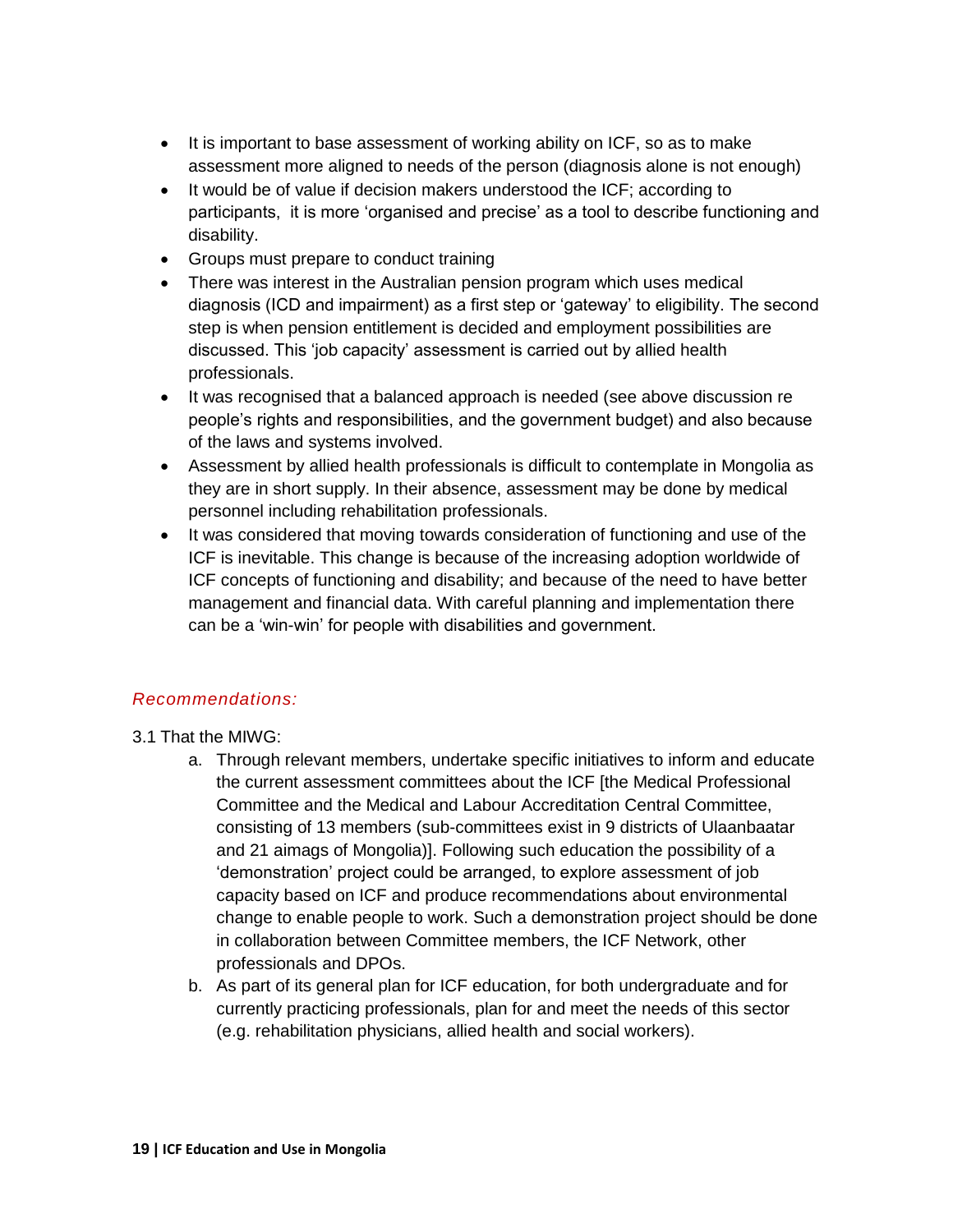3.2 That the relevant policy department (Population Development and Social Welfare) research systems in other countries to investigate models for using functioning information in the assessment process (a useful report of OECD is included in the reference list and some relevant WHO-FIC posters were included in resources to participants - see Annex 1).

### <span id="page-19-0"></span>4. Health insurance

Current situation:

- Funding to hospitals is provided according to Diagnostic Related Groups based on ICD categories
- There is a limit of 10 days in hospital for any condition.
- Rehabilitation funding is not related to beds for tertiary level of care; it is mainly related to private hospitals and sanatorium and is limited to (80,000 MNT) \$80 (authorisation is given by Minister's Order from the Ministry of Health).
- The National Rehabilitation and Development Centre is now located in the Ministry for Population Development and Social Welfare.
- There is a new National Strategy on Developing Rehabilitation Care and Service (2011) and other national strategies such as one on deafness

Reported challenges:

- The funding formula operates to provide more funding when larger numbers of ICD codes are nominated (i.e. a possibly perverse incentive, and a method vulnerable to gaming)
- While rehabilitation physicians can diagnose a child after birth, intervention may not be possible, to ameliorate the condition and to improve the prognosis of the child's future functioning. If government does not meet the costs, often the parents cannot, and children are 'left as they are'. Then the person may become a cost to the school system and ultimately the beneficiary of a pension from inability to work.
- Medical care is thus 'often not complete'.
- Perhaps because of these funding problems, rehabilitation medicine is not at present of high status.
- There are not enough trained people in the rehabilitation field and the numbers are not increasing fast enough
- Community-based rehabilitation (CBR) is established in the country, and is operating each province of the country (supported by AIFO and the Japanese government). Launched by the Ministry of Health, it is now implemented by the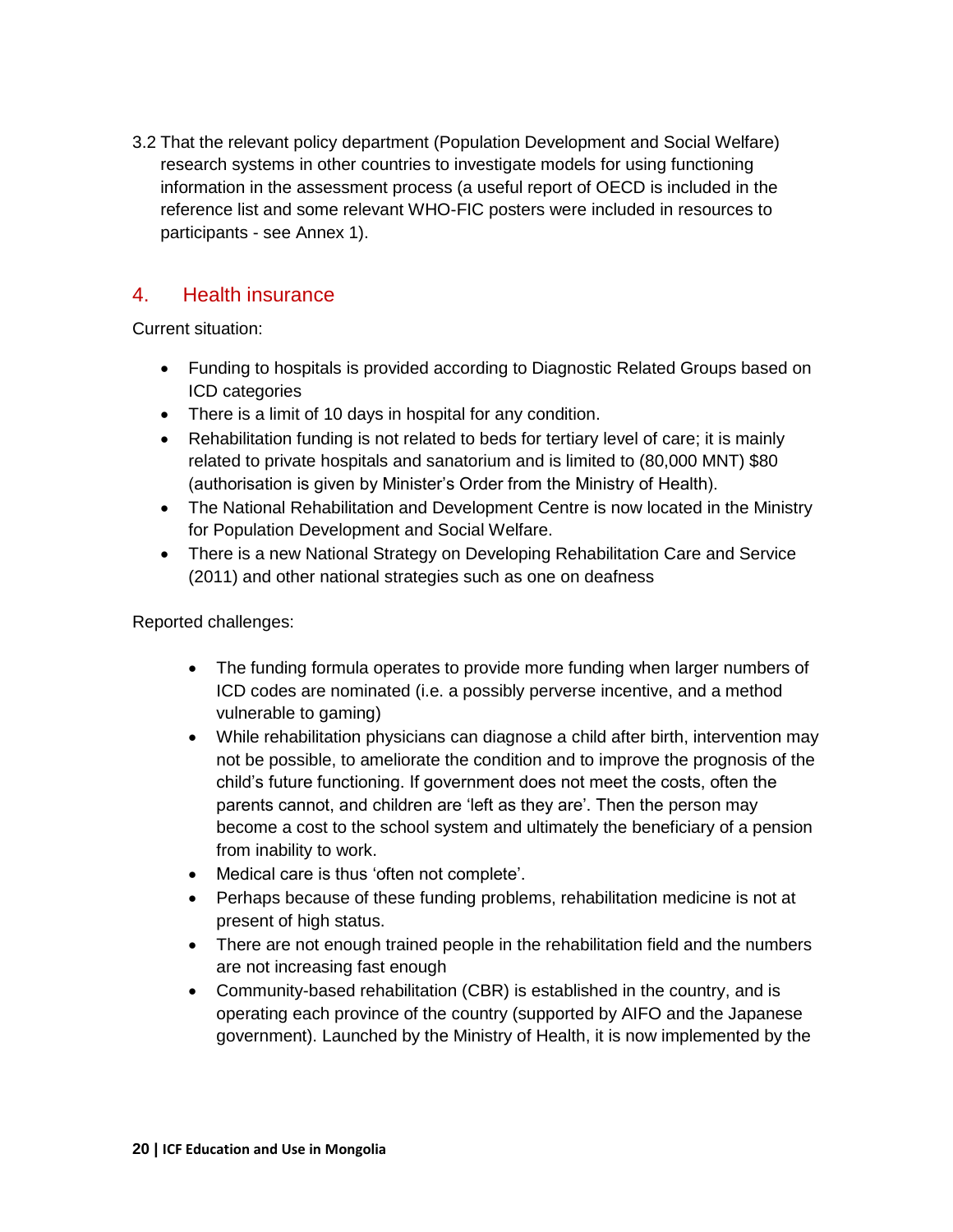Department of Population Development and Social Welfare. It was not clear how CBR articulates with hospital based rehabilitation services.

- A recent rehabilitation forum heard a presentation on ICF and they appreciated it and wanted to know more. Physicians during meetings in the November week indicated their interest in including ICF concepts in their own clinical records
- The University of Health Sciences plans to institute training of physiotherapists and occupational therapists but these people will not be available to the workforce from some time. It is important that they learn about ICF
- There is a need to improve collaboration among structures, organisations, and institutions working on disability if ICF is to be implemented in Mongolia.

Discussion of possible ways forward:

- Early diagnosis and management is important
- It was noted with interest that in a number of countries hospital funding is based on Diagnostic Related Groups which bring in not only disease (ICD) but patterns of treatment/interventions for the specified condition. Internationally it is recognised as important to bring in indications of patients' functioning (using ICF) to improve the accuracy of funding for rehabilitation (Hopfe et al 2011 – see reference list)
- With trends to more chronic diseases, management and maximisation of people's functioning is a key to reduced social costs and increased productivity.
- Training on the ICF for medical practitioners is needed both as undergraduates and as practising professionals. The use of ICF in curriculum frameworks is effective in improving practice and patient outcomes (Snyman et al 2012 – see reference list).
- The group considered there was a need to include rehabilitation in health insurance. They noted that, in order to enable funding of rehabilitation, there was a need to change laws, structures and systems.
- Improving information to enable informed interventions was a key theme running through this area, as well as the areas of education and social care for children.
- The ICF was strongly appreciated as the framework and classification relevant not only to inform health intervention but also education and social welfare. This understanding of the multidimensional nature of functioning and disability is common to many countries now
- This understanding points to the possibility, indeed the necessity, of intersectoral collaboration. Information would be a useful starting point for such collaboration.
- The development of ICF-based sample questionnaires and data items, based on international standards would create a valuable resource which would assist in creating improved and more consistent data across sectors. Such work would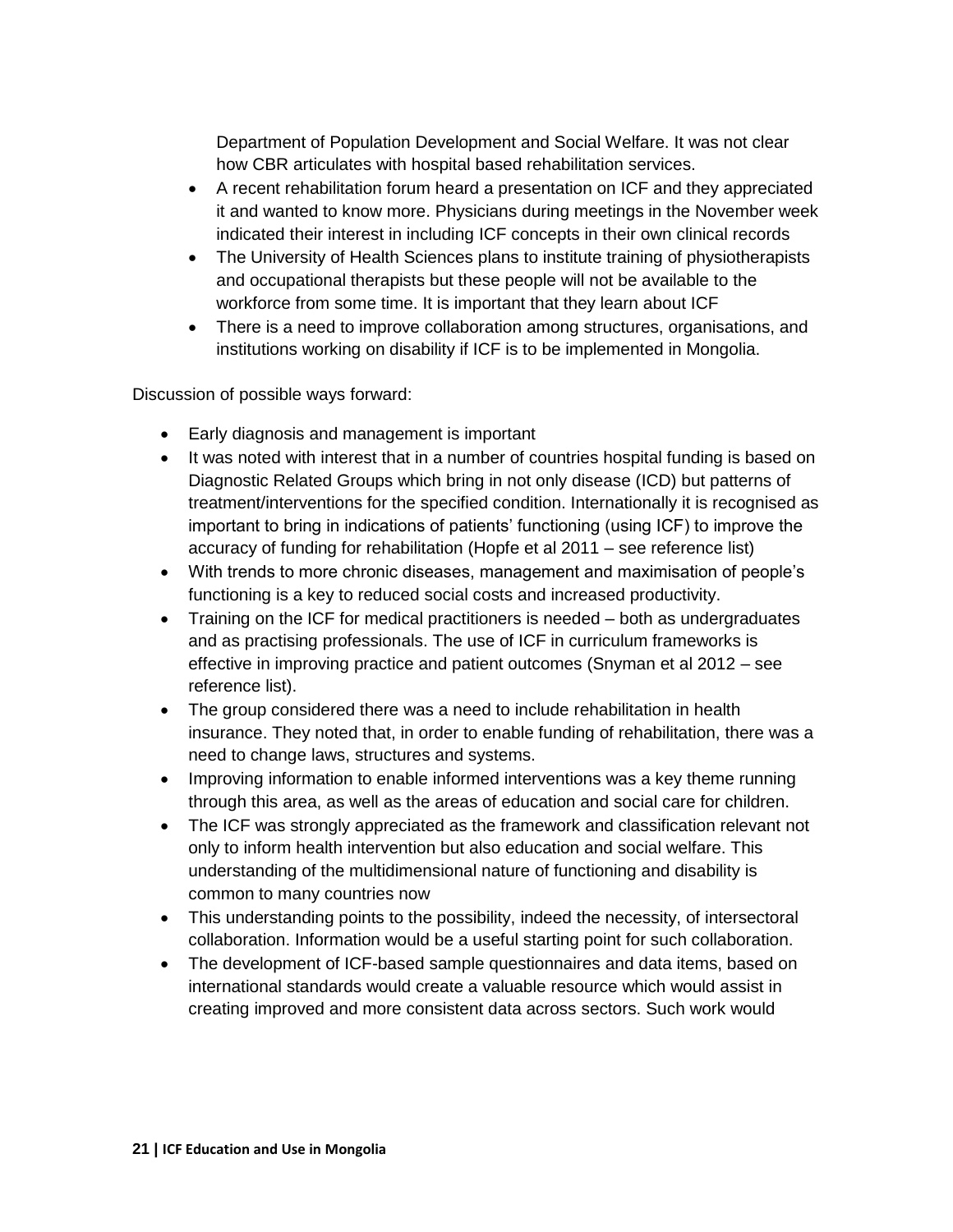- $\circ$  include collaborative design: agreeing with 'stakeholders' (all people and organisations affected) the purposes, method of use and design; Steps in Annex 3 and examples on Annex 4
- $\circ$  require consideration of: user requirements and ethical consideration for data collection.
- o will depend on strong support from Multi-sectoral Working Group (MIWG), and the ICF Network (e.g. to educate about the ICF)

#### *Recommendations:*

#### 4.1 That the MIWG:

- a. Support the development of an ICF Resource Base (including sample questionnaires and data items) relevant to at least the sectors represented in its membership (steps are outlined in Annex 3). These could be constructed to indicate a 'minimum data set' with basic information on the health condition (ICD codes) and functioning (ICF codes/categories) [example frameworks were discussed during the week and are at Annex 4.]
- b. As part of its general plan for ICF education, for both undergraduate and for professionals now practicing, plan for and meet the ICF education needs of this sector (e.g. rehabilitation physicians, other physicians and allied health workers). Liaison with universities will be important way of encouraging use of the ICF in curricula.

4.2 That the MIWG and the Ministry of Health arrange to review trends in the development of funding methods for rehabilitation, and the potential benefits of change. The review could indicate best practice in this field and the relationship of funding to models of care optimisation, and possible benefits to people and the economy.

Note: Experts at the University of Sydney are willing to write a brief paper on trends in rehabilitation funding and possible directions for Mongolia, to start this process, if agreed to be useful.

## <span id="page-21-0"></span>5 Education

Current situation:

- Special education and inclusive education are both included in current policy
- Education for people with disabilities is included in the new government's agenda, and the new PM is supportive of special education.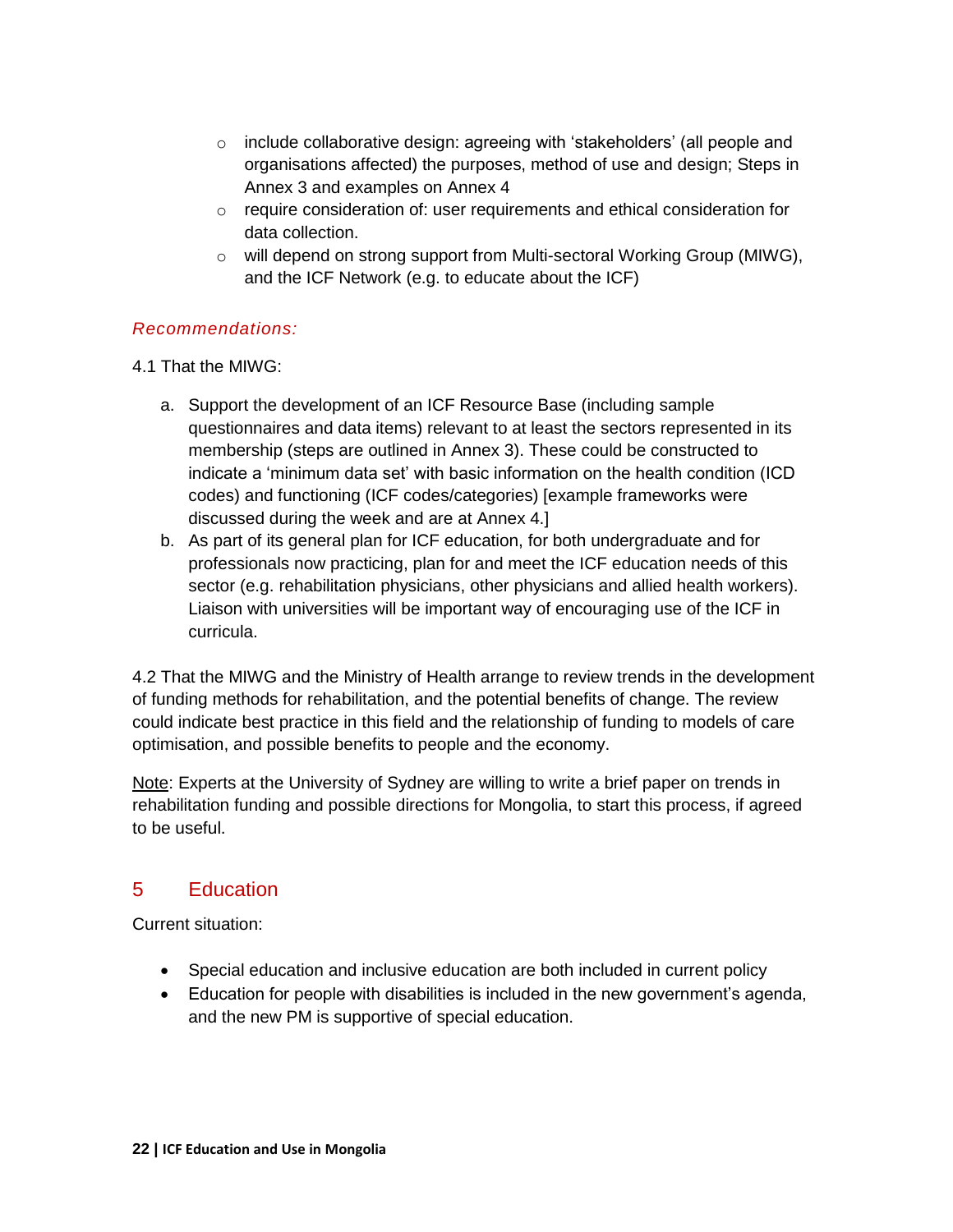- There are projects implemented to improve professional education and capacities of children with disabilities; it is considered these efforts need to be scaled up by the Government to enhance into the multisectoral initiatives.
- Health Sciences University of Mongolia will be training occupational therapists (OT)s and physiotherapists (PTs) but it will be some time before they are working.

#### Reported challenges

- Students with disabilities have deep concerns about their future, in terms of their transition from school to higher education and from education to work.
- There is good special education in the country but it does not reach all relevant children, nor all provinces
- The policy is to make education inclusive but this requires changes in teacher training and attitudes
- Attitudes are a major environmental problem for inclusive education (even when the policy is there); also physical access for children in wheelchairs needs improvement. These were two of several environmental factors represented in the ICF and seen as policy-relevant.
- The number of special teachers is inadequate; general teachers are not skilled in dealing with disabilities, especially if there is a child with multiple problems or a mix of disabilities in the classroom.
- Trained speech therapists are in short supply (and people trained 20 or more years ago in Russia are now ageing so the situation may get worse)

Discussion of possible ways forward:

- There is a need to identify children with disabilities. There is no special centre for diagnosis; a special centre could help identify environmental factors that could be changed to promote the children's participation.
- More specialist support staff are needed, and more training of teachers (general and special)
- There is a need for ICF training for professionals e.g. social workers, teachers and school doctors, to make them more aware of what they can do.
- These initiatives will contribute to the achieving the policy on inclusive education and will improve opportunities for students with disabilities.

#### *Recommendations:*

5.1 That the MIWG (similarly to Recommendation 4.1):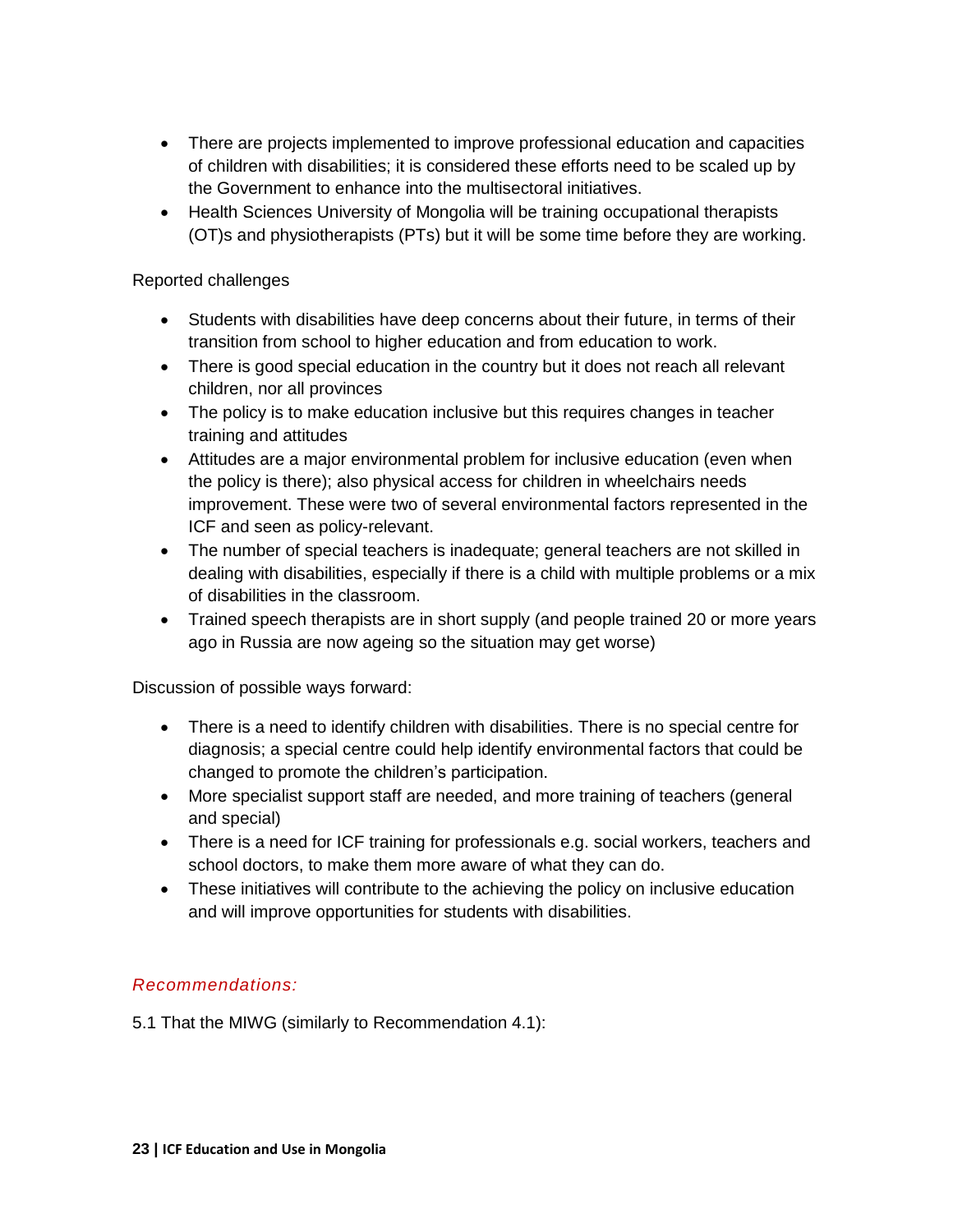- a. support the development of an ICF Resource Base (including sample questionnaires and data items) relevant to at least the sectors represented in its membership (*more detail is included in recommendation 4.1 which has multisectoral application*).
- b. As part of its general plan for ICF education, for both undergraduate and for currently practicing professionals, plan for and meet the ICF education needs of the education sector (e.g. e.g. social workers, teachers and school doctors).

## <span id="page-23-0"></span>6 Social care: children

Current situation:

- Social care for children is a responsibility of the Department of Population Development and Social Welfare (i.e. as for social insurance)
- Hospital committees decide who is disabled; families can then obtain a monthly benefit from the social welfare office, as long as one of the parents is not working and is hence available to provide the necessary care, and is under the age of the age pension (55 for women, 60 for men).

Reported challenges:

- There is a need to assess children from different angles so that services can be organised
- Generally, there is not enough long term care and rehabilitation care.
- Information about disabled children is needed, as a beginning, so that other measures can be taken to improve functioning

Discussion of possible ways forward:

- The importance of early diagnosis was noted, and the difficulty of detecting intellectual disability in the early years (training for this is needed)
- ICF based data would enable measures to be taken to improve functioning and participation
- Assessment should not be made complex (initially at least).

#### *Recommendations:*

6.1 That the MIWG, similarly to Recommendations 4.1 and 5.1,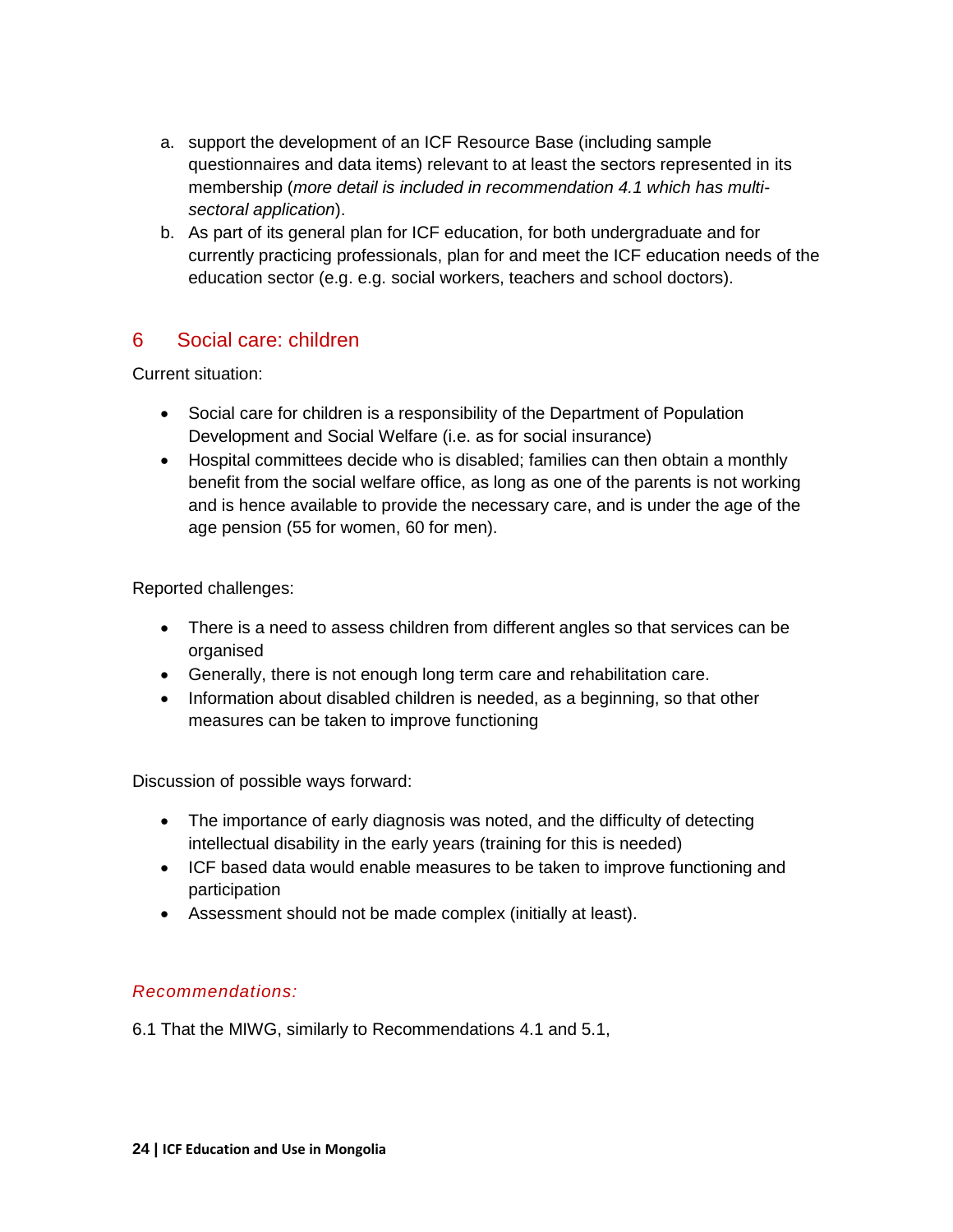- a. Support the development of ICF Resource Base (including sample questionnaires and data items) relevant to at least the sectors represented in its membership (*more detail is included in recommendation 4.1 which has multi-sectoral application*).
- b. As part of its general plan for ICF education, for both undergraduate and for currently practicing professionals, plan for and meet the ICF education needs of the social care sector (e.g. e.g. physicians, social workers).

## <span id="page-24-0"></span>7 Population statistics

There was limited general discussion of this topic although all participants recognised that population data are essential for planning. The use of a common framework across population, clinical and administrative data enables comparisons of data to be made; for instance cross-sector analysis and comparing supply and demand.

Brief out-of-session discussions resulted in the following findings and suggestions:

- According to the population census in 2011 there were 108,071 people with disabilities. The data are based on questions such as 'do you have a disability? what type?
- A trial of Washington Group census questions (short set) appeared successful. However a trial of the Washington Group extended set (questions for surveys) provided problems
- It is suggested that NSO development focus on the Washington Group short set, but consider expanding the questions (in similar format) to cover all 9 Activities and Participation domains of the ICF. Tests of these newer questions would be required.
- In December, subsequent to the work in Mongolia, WHO and the World Bank have announced that they are working on a Model Disability Survey questionnaire and this work should be followed [http://who.int/disabilities/media/news/2012/06\\_12/en/](http://who.int/disabilities/media/news/2012/06_12/en/)
- The importance of liaison with policy people was noted, so that statisticians can understand the nature of information needed – and relate these to international standards such as the ICF.
- NSO membership of the MIWG will be an important way to promote this direction and interaction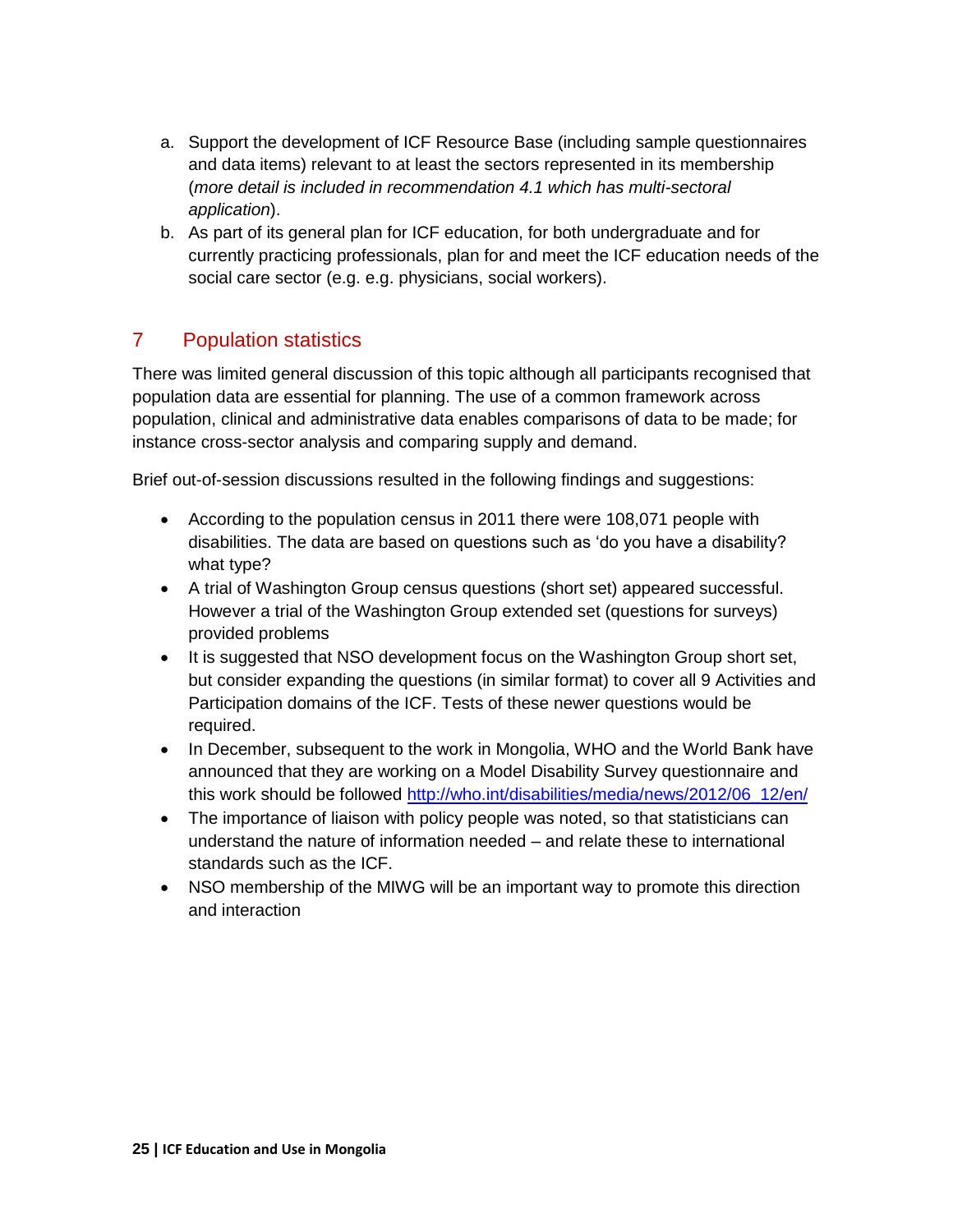#### <span id="page-25-0"></span>References

Anderson P, Madden R. 2011. Design and quality of ICF-compatible data items for national disability support services. *Disability and Rehabilitation*, 2011; 33(9):758-769

Hopfe M, Marshall R, Riewpaiboon W, Tummers J, Kostanjsek N, Ustun B 2011. Improving casemix systems by adding functioning information Who-FIC poster D051. Can be viewed in posters at

<http://www.who.int/classifications/network/meeting2011/en/index.html>and also provided in resource folders to course organisers

National Statistical Office of Mongolia 2012. 2010 Population and Housing Census of Mongolia: Persons with Disabilities . Census Monograph 5. Ulaanbaatar 2012

Organisation for Economic Cooperation and Development (OECD) 2003. *Transforming Disability into Ability: Policies to Promote Work and Income Security for Disabled People.* Viewed 20 December 2012 on

<http://oberon.sourceoecd.org/vl=6858433/cl=20/nw=1/rpsv/~6682/v2003n5/s1/p1l>

Organisation for Economic Cooperation and Development (OECD) 2007. *Sickness, Disability and Work: Breaking the Barriers (Vol. 2): Australia, Luxembourg, Spain and the United Kingdom Employment 2007*, vol. 2007, no. 16, pp. 1 – 180. Viewed 31 March 2012 [http://oberon.sourceoecd.org/vl=6592164/cl=21/nw=1/rpsv/ij/oecdthemes/99980045/v2007](http://oberon.sourceoecd.org/vl=6592164/cl=21/nw=1/rpsv/ij/oecdthemes/99980045/v2007n16/s1/p1l) [n16/s1/p1l](http://oberon.sourceoecd.org/vl=6592164/cl=21/nw=1/rpsv/ij/oecdthemes/99980045/v2007n16/s1/p1l)

Snyman S, Goliath C, Clarke M, Conradie H 2012, Transforming health professions education by applying ICF framework. WHO-FIC poster C542. Can be viewed in ICF posters at<http://apps.who.int/classifications/network/meeting2012/en/> and also provided in resource folders to course organisers

United Nations 2006. The UN Convention on the Rights of Persons with Disabilities

Washington Group on disability statistics. Recommendations for the 2010 Round of Censuses. Viewed 6/2/2012

[http://www.cdc.gov/nchs/washington\\_group/wg\\_documents.htm](http://www.cdc.gov/nchs/washington_group/wg_documents.htm)

World Health Organization 2001: International Classification of Functioning, Disability and Health. Geneva: WHO

World Health Organization (2010). Community-based rehabilitation: CBR guidelines. Geneva: WHO

World Health Organization and World Bank 2011. World Report on Disability. Geneva: WHO

World Health Organization and Ministry of Health Mongolia 2010. WHO Country Cooperation Strategy for Mongolia 2010-15. WHO Western Pacific Region

World Health Organization and Ministry of Health Mongolia 2012. Strategy on Developing Rehabilitation Care and Service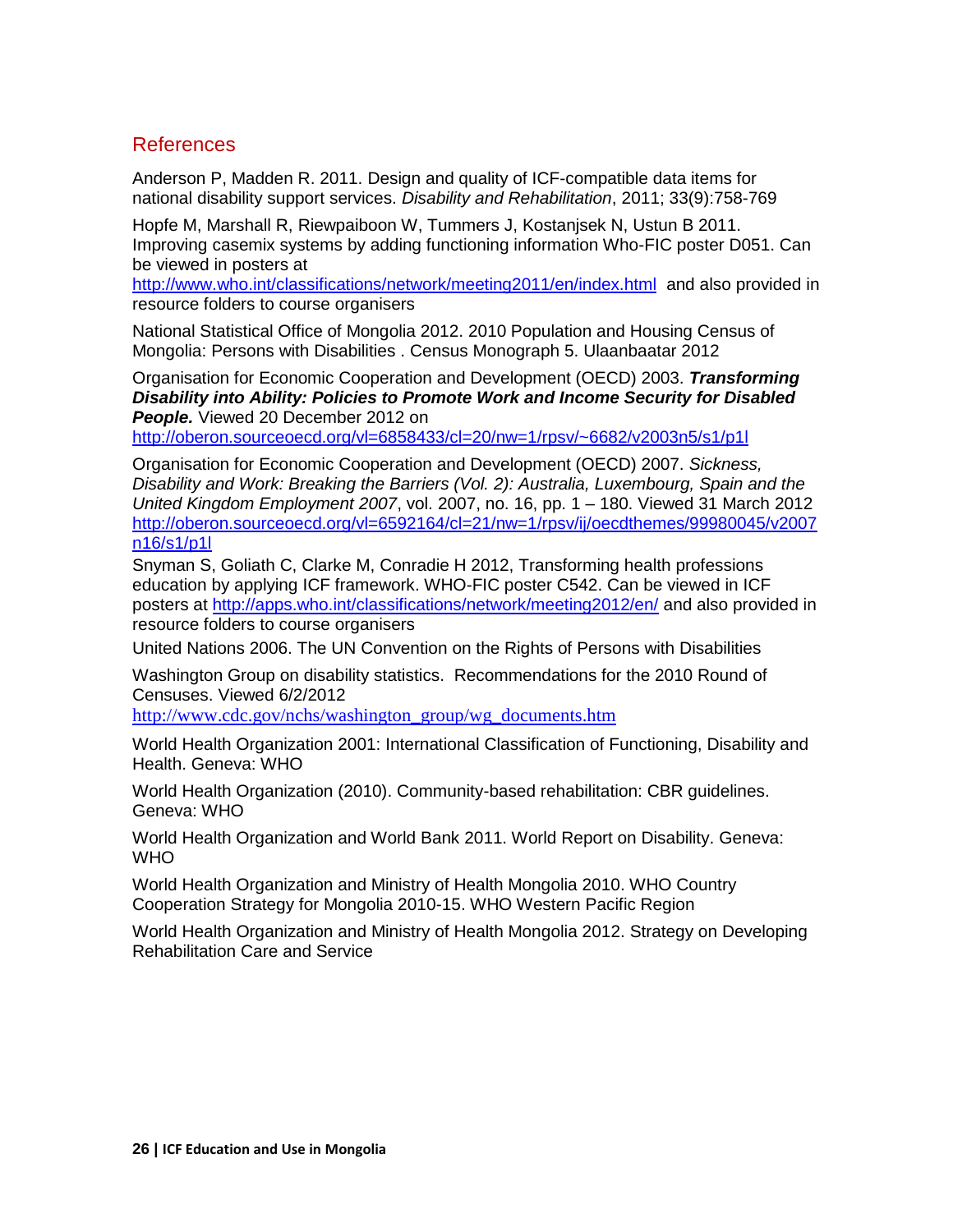## <span id="page-26-0"></span>Annex 1: Resources provided for use during and after the November 2012 course

- 1. PowerPoint slide set, based on course materials, for use by Mongolian ICF Network, to educate a range of audiences:
	- 1a. Very brief overview and need for ICF
	- 1b. Brief overview and need for ICF
	- 2. Overview and history of ICF
	- 3. Structure and elements of the ICF
	- 4. Options in the ICF
	- 5 Coding exercises
- 2. A folder of WHO-FIC posters from recent meetings, relating to ICF applications, by world experts
- 3. A document of links to on line resources:

WHO Family of International Classifications – WHO-FIC<http://www.who.int/classifications/en/>

2012 meeting and **posters** <http://apps.who.int/classifications/network/meeting2012/en/>

Past network meetings:<http://apps.who.int/classifications/network/meetings/en/index.html>

For 2011 **posters**:<http://apps.who.int/classifications/network/meeting2011/en/index.html>

ICF browser <http://apps.who.int/classifications/icfbrowser/>

ICF eLearning tool <http://icf.ideaday.de/> *Note that some slides in Mongolian course are based on this tool*

ICF in other languages <http://www.who.int/classifications/icf/en/>

World Report on Disability (explore this link for material in various languages including English, Russian, Chinese languages) [http://www.who.int/disabilities/world\\_report/2011/en/](http://www.who.int/disabilities/world_report/2011/en/)

CBR Guidelines (available in several languages) <http://www.who.int/disabilities/cbr/guidelines/en/index.html>

UN Convention on the Rights of Persons with Disabilities – available in various languages <http://www.un.org/disabilities/default.asp?id=150>

UNESCAP Training manual on disability statistics

<http://www.unescap.org/stat/disability/manual/index.asp>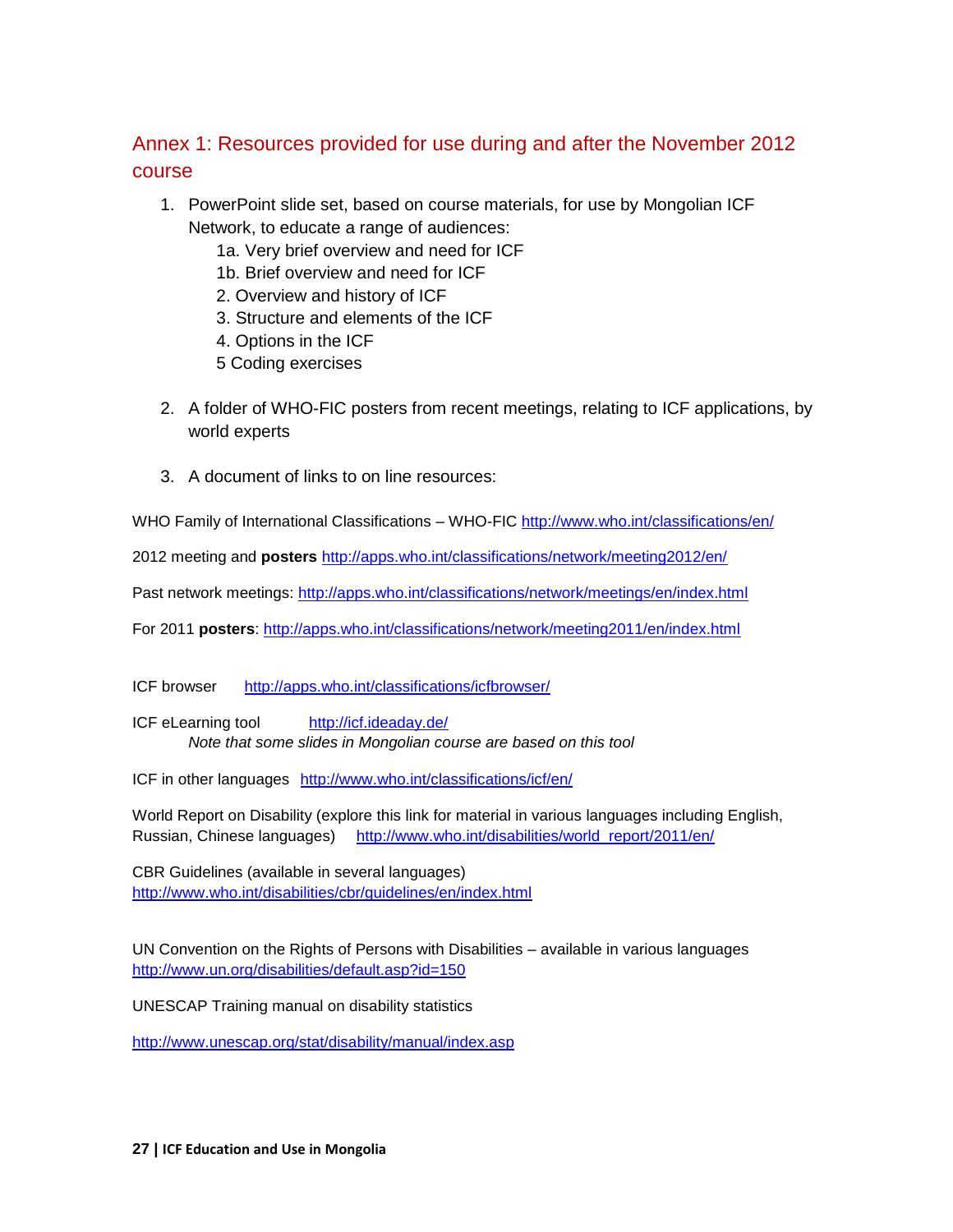|                         | <b>Name</b>   | Organisation                                                        |  |  |
|-------------------------|---------------|---------------------------------------------------------------------|--|--|
| $\mathbf{1}$            | Ariunaa       | Member of Professional committee of neurology                       |  |  |
| $\overline{2}$          | Chimedragchaa | Member of Professional committee of traditional medicine            |  |  |
| 3                       | Tsogzolmaa    | Specialist of WHO office in Mongolia                                |  |  |
| $\overline{\mathbf{4}}$ | Oyunhand      | Head of Professional committee of rehabilitation and older persons  |  |  |
| $\overline{5}$          | Zandi         | Rehabilitation doctor of National Gerontology Centre                |  |  |
| 6                       | Narantuya     | Specialist of Ministry of Health                                    |  |  |
| $\overline{7}$          | Uranchimeg    | Professional committee of eye                                       |  |  |
| 8                       | Grace Lee     | Attendant at WHO office in Mongolia                                 |  |  |
| 9                       | Byamba-Olzii  | Social insurance accrediting doctor, Khan-Uul district              |  |  |
| 10<br>Lhagvadorj        |               | Medical labor accrediting central commission, General social        |  |  |
|                         |               | insurance office                                                    |  |  |
| 11                      | Tsogzolmaa    | Expert at National statistical committee                            |  |  |
| 12                      | Sarantuya     | Specialist of Ministry of Education                                 |  |  |
| 13                      | Lyanhua       | Specialist of Ministry of Education                                 |  |  |
| 14                      | Ganbileg      | Head of Department of Ministry of Population Development and Social |  |  |
|                         |               | welfare                                                             |  |  |

## <span id="page-27-0"></span>Annex 2: Attendees at high level meeting Friday 16 November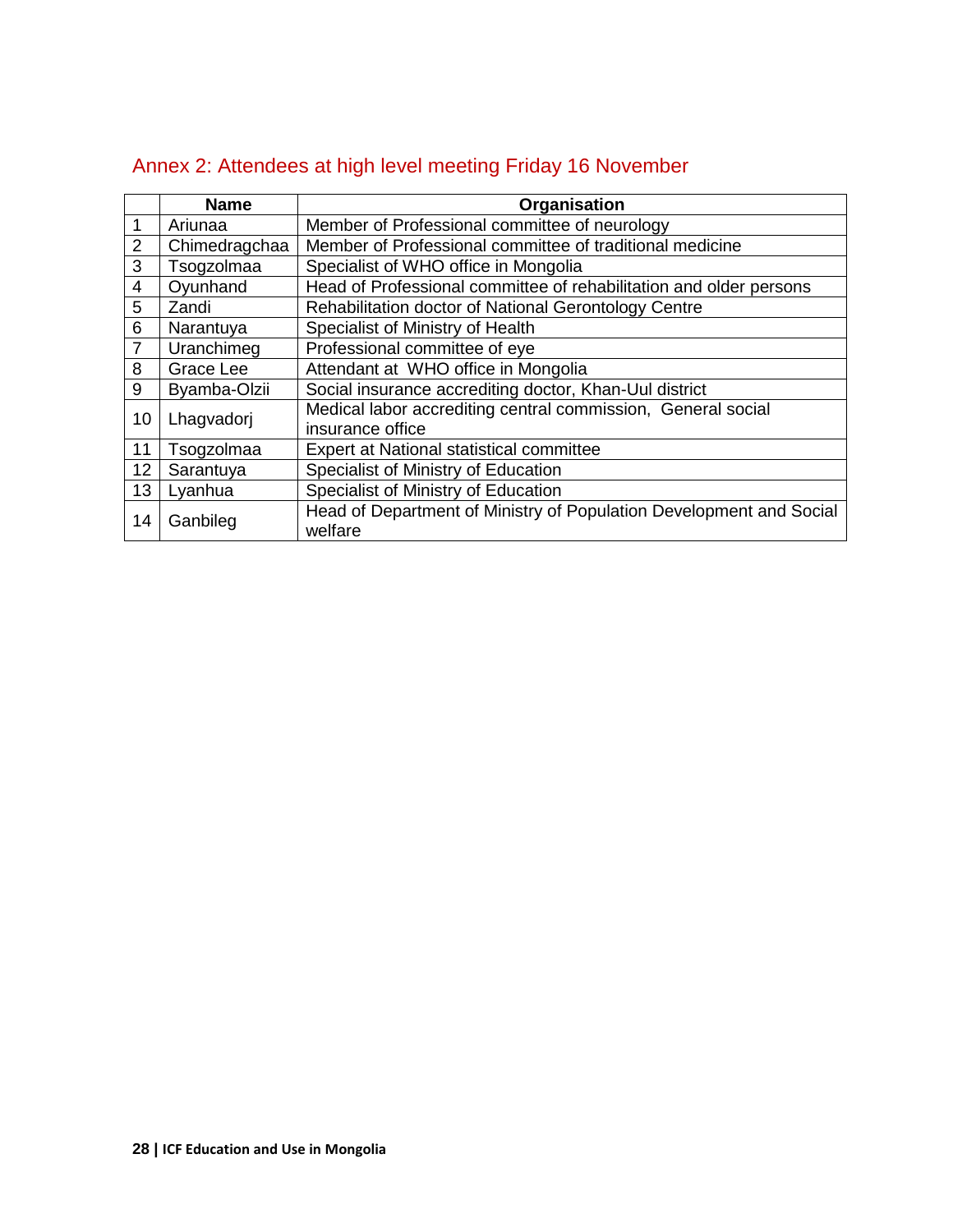## <span id="page-28-0"></span>Annex 3: Steps to applying the ICF

*Note: This text is adapted from collaborative work the consultant is involved in, with the WHO-FIC Network.*

There are many ways to outline the main steps in applying the ICF. Here the process is outlined in terms of some basic questions that must be answered.

*Why:* Define the purpose of what is being undertaken: for instance, to estimate the need for services, or to evaluate outcomes from interventions.

*What:* Identify what information is needed, relevant to the aim and purpose. Specify information items relating to functioning and disability, and relate them to the ICF components, domains and categories – including the Environmental Factors. Consider all components for inclusion; use all chapters (domains) of Activities and Participation for diverse populations.

*How:* What methods will be used?

- Methods could include standard survey, data system design, research or measurement methods, but there may be additional considerations relevant to functioning.
- Design analyses and check that planned analyses will answer the key questions and meet the main aims
- Check whether there is existing information available or whether new information must be sought. If using existing information, plan to map or recode the information to the ICF.
- If new information is needed, identify sources and how to obtain it; this involves consideration of sampling, question design and other standard questions.
- Check whether your planned collection may serve more than just your own purposes i.e. whether there are opportunities to combine resources or collaborate across projects or sectors.
- What measurement tools will be used? How do these relate to the ICF? Mapping or linking may be required to answer this question and to enable pre-existing data to be used in ICF-compatible analyses.
- Are the methods ethical? Both the UN Convention and the ICF itself, as well as many current research procedures, require involvement of the person concerned in design of research and data systems, and in the process of measurement or assessment (see Annex 6 of ICF).

*Where and when*: In what settings will the information be obtained or the measurements made? When should they be made? At what time will assessment be of most benefit to the person concerned? What repeat measurements will best inform outcomes measurement?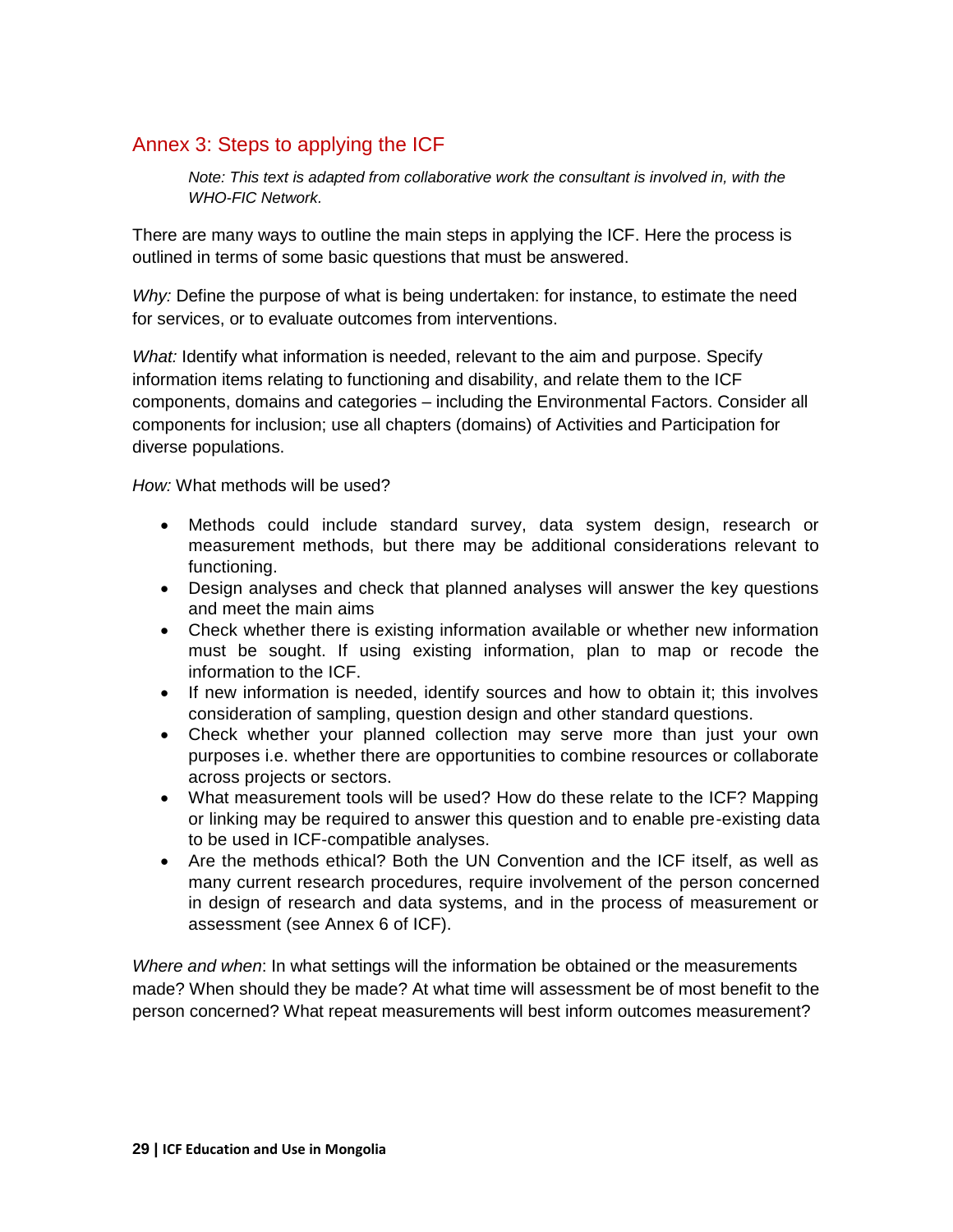*Who*: Whose perspectives must inform what is recorded? How does the involvement of different people relate to the validity of the data being recorded and its relationship to the aim? Many professionals and family members may have views on a person's functioning and disability, but the ICF recommends that the involvement of the person is important for validity as well as for ethical reasons.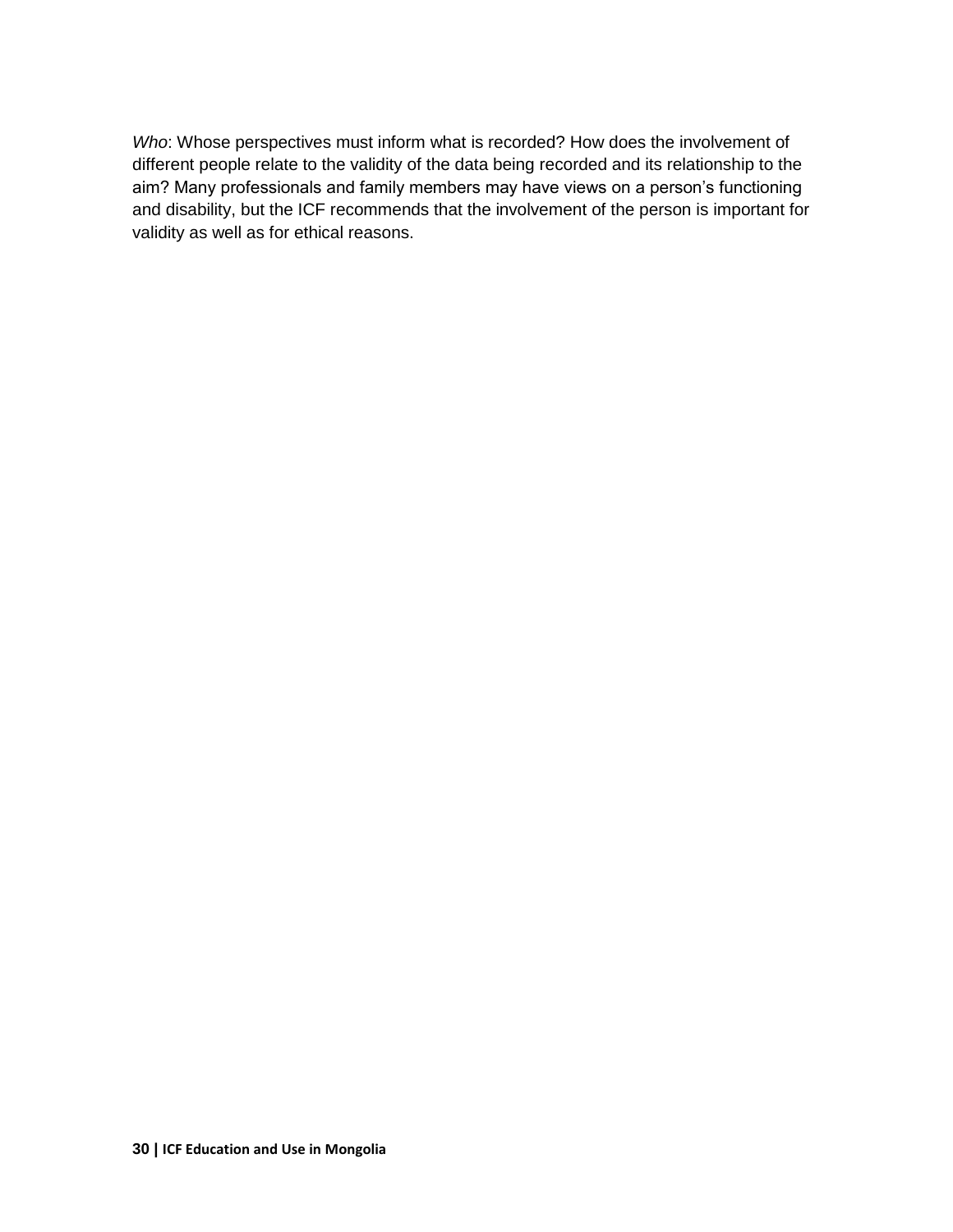## <span id="page-30-0"></span>Annex 4: Frameworks for data collection

These simple frameworks could be used as basic data collection tools or records to describe a person's functioning. They could be further expanded e.g. in terms of the level of the ICF classification used (in the  $1<sup>st</sup>$  and  $4<sup>th</sup>$  columns), and by adding a column for 'health condition' (requiring ICD codes). They could also be used in electronic recording devices.

| <b>Activities &amp;</b>                            | <b>Difficulty</b>     | Assistance**:                                                                  | <b>Need for environmental</b>                                                                                                                                                                        |
|----------------------------------------------------|-----------------------|--------------------------------------------------------------------------------|------------------------------------------------------------------------------------------------------------------------------------------------------------------------------------------------------|
| Participation*                                     | [Use ICF              | frequency of need                                                              | change                                                                                                                                                                                               |
| domain                                             | generic<br>qualifier] | <b>Never</b><br>1.<br><b>Sometimes</b><br>2.<br>3. always (or<br>unable to do) | 1. Products and<br>technology<br>2. Natural environment<br>and human-made<br>changes to<br>environment<br>3. Support and<br>relationships<br>4. Attitudes<br>Services, systems and<br>5.<br>policies |
| Learning and<br>applying knowledge                 |                       |                                                                                |                                                                                                                                                                                                      |
| General tasks and<br>demands                       |                       |                                                                                |                                                                                                                                                                                                      |
| Communication                                      |                       |                                                                                |                                                                                                                                                                                                      |
| <b>Mobility</b>                                    |                       |                                                                                |                                                                                                                                                                                                      |
| Self care                                          |                       |                                                                                |                                                                                                                                                                                                      |
| Domestic life                                      |                       |                                                                                |                                                                                                                                                                                                      |
| Interpersonal<br>interactions and<br>relationships |                       |                                                                                |                                                                                                                                                                                                      |
| Major life areas                                   |                       |                                                                                |                                                                                                                                                                                                      |
| Community, social<br>and civic life                |                       |                                                                                |                                                                                                                                                                                                      |

\*It is advised that 'performance' is recorded in the first instance (see course material on ICF options)